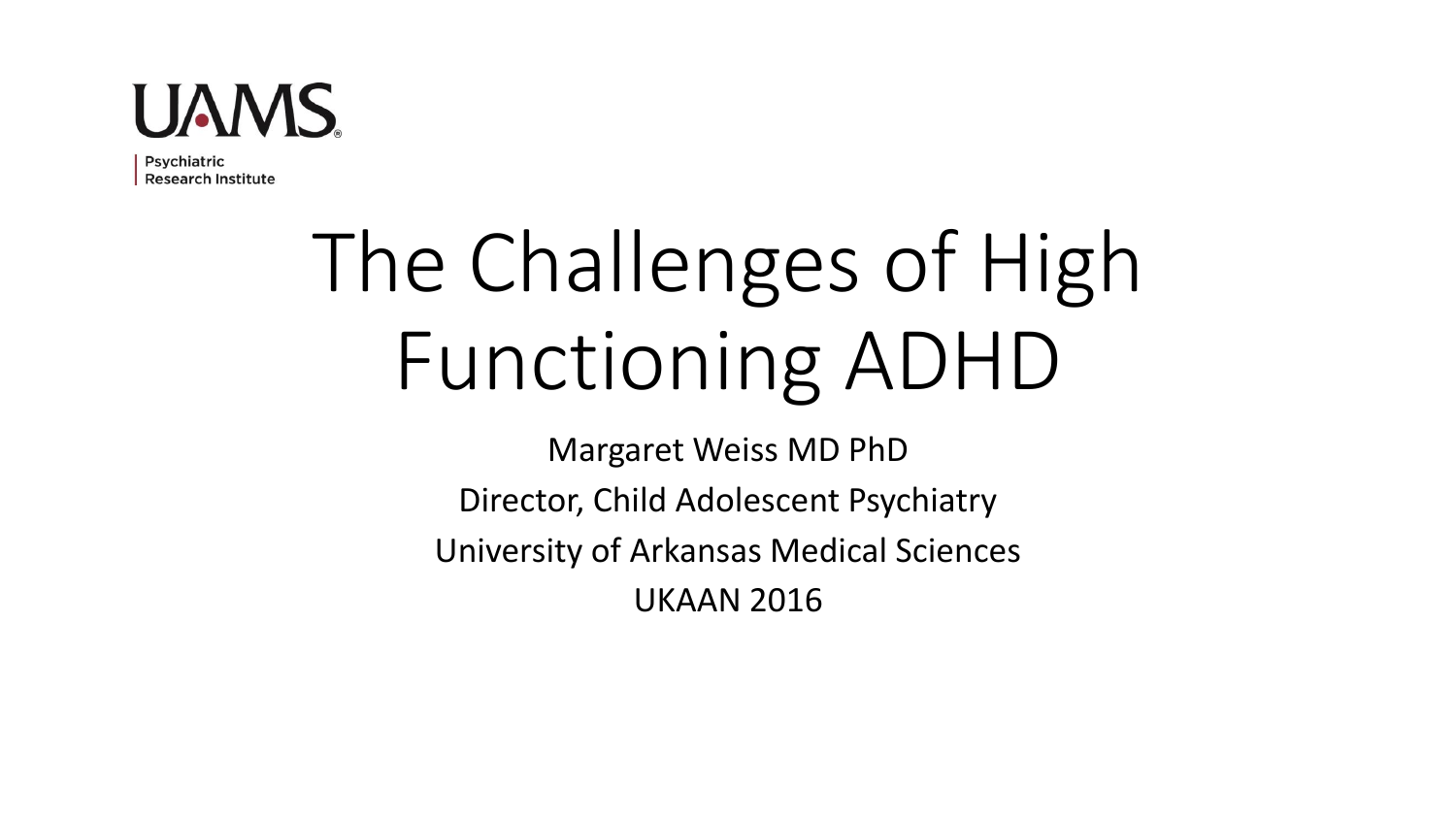### Disclosures

|           | Honoraria | Speaker | Consulting Research |        |
|-----------|-----------|---------|---------------------|--------|
| Shire     | $\ast$    |         | $\ast$              | $\ast$ |
| Purdue    | $\ast$    | $\ast$  | $\ast$              | $\ast$ |
| Eli Lilly |           | $\ast$  |                     |        |
| Rhodes    | $\ast$    |         | $\ast$              |        |
| Janssen   |           |         |                     | $\ast$ |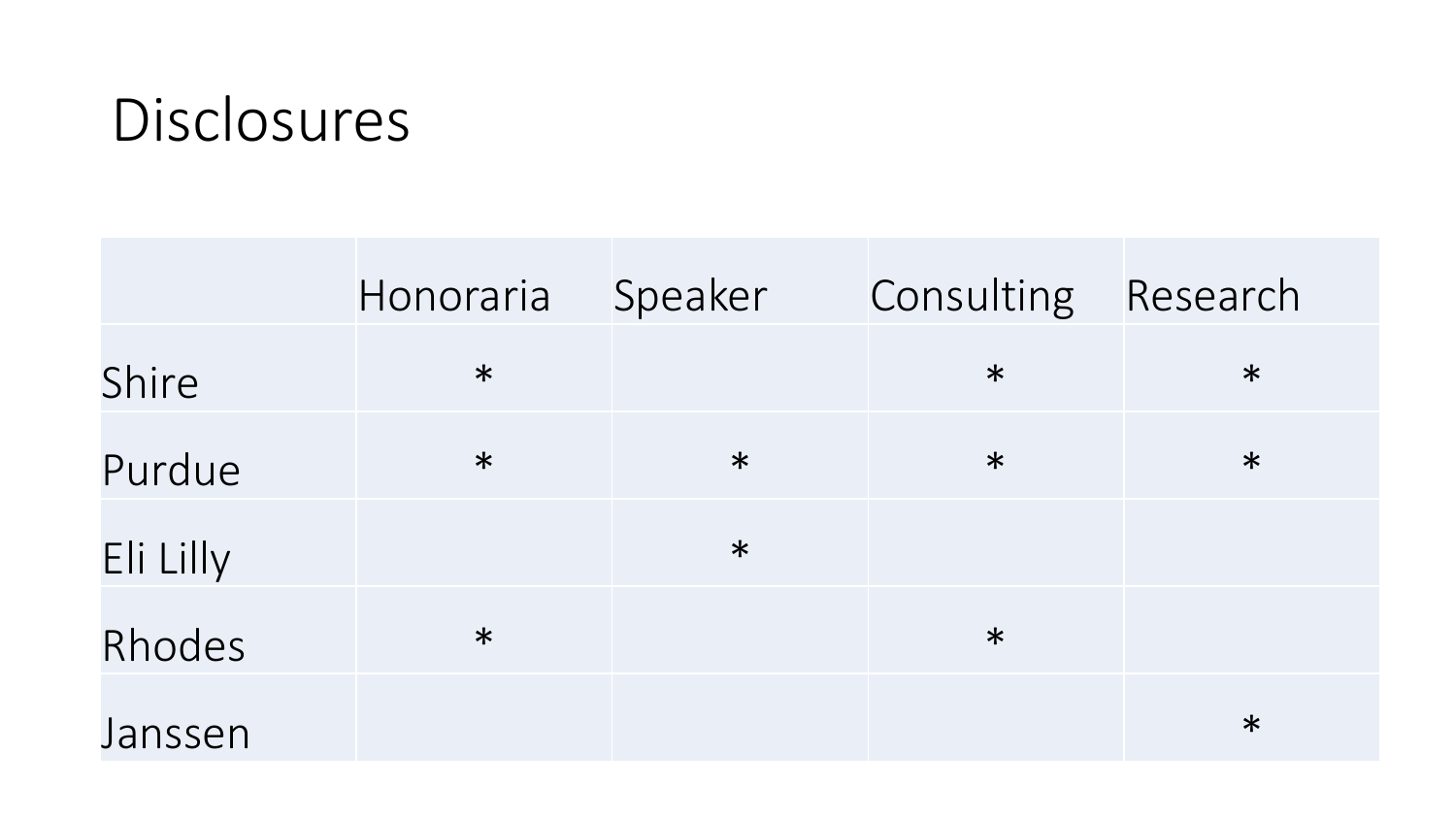# What is high functioning ADHD?

- "High functioning autism" has been used to variously describe:
	- Patients on the spectrum with normal or above IQ
	- Patients on the mild end of the spectrum
	- Patients with ASD with unique talents
- High functioning ADHD could be understood to mean:
	- Adults with severe ADHD symptoms who are nonetheless high functioning
	- Patients with mild symptoms who continue to function reasonably well while being relatively impaired compared to their potential
	- Patients who are highly symptomatic, and have significant functional impairment in some domains while being highly functional in some area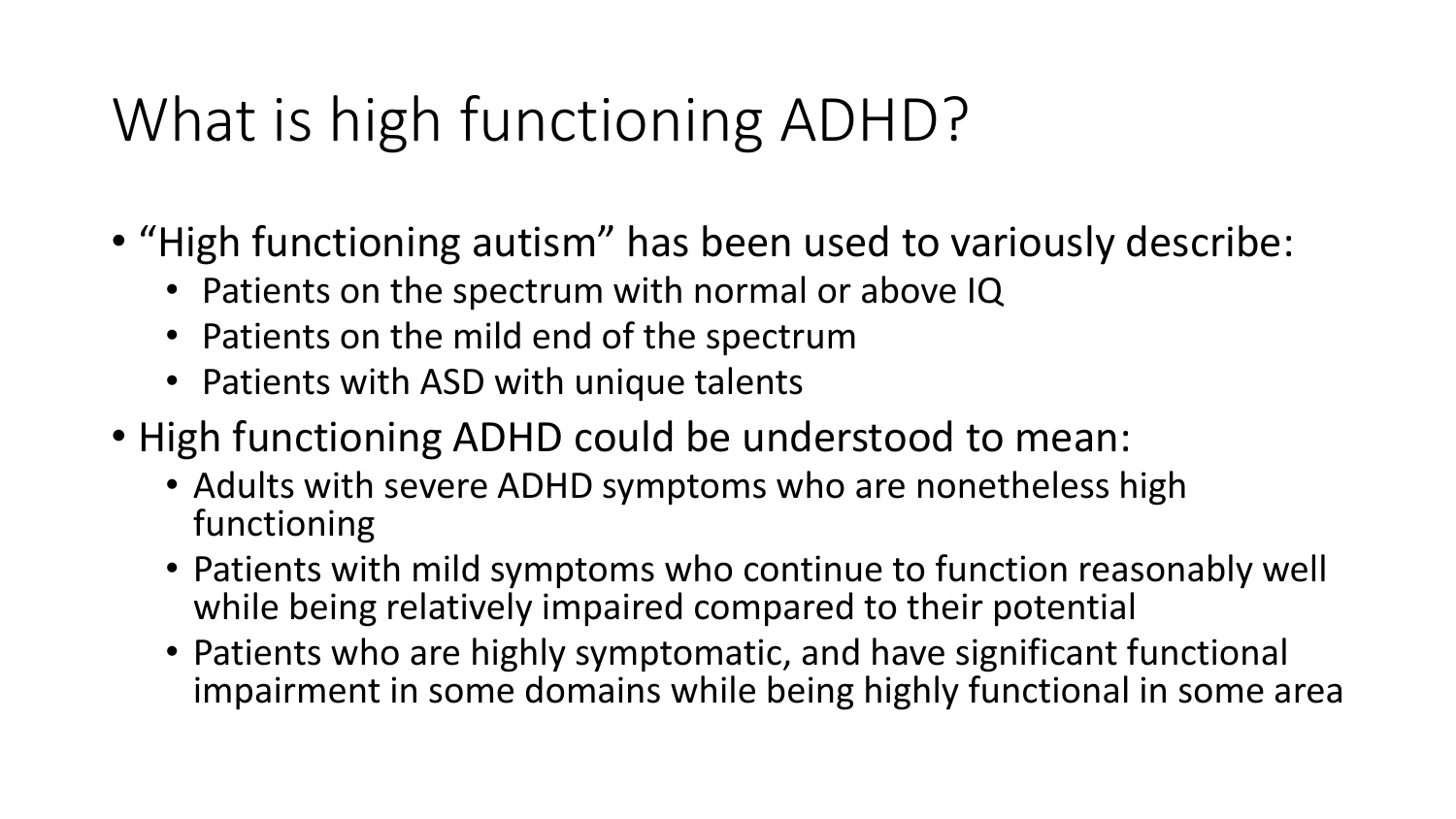# What is 'functioning'

- HRQL:
	- Perception of impact of a disease on health, functioning, emotional well being and satisfaction
- Functional impairment:
	- Limitations in a person's ability to perform activities relevant to life
- Adaptive skills:
	- What you *do* do, not what you *can* do
- Disorder specific functional impairment or HRQL:
	- To what extent does this disorder impact on functioning or quality of life
- Development:
	- Depending on impairment and skills, the individual's capacity to negotiate developmental transitions may change such that new developmental trajectories are put into place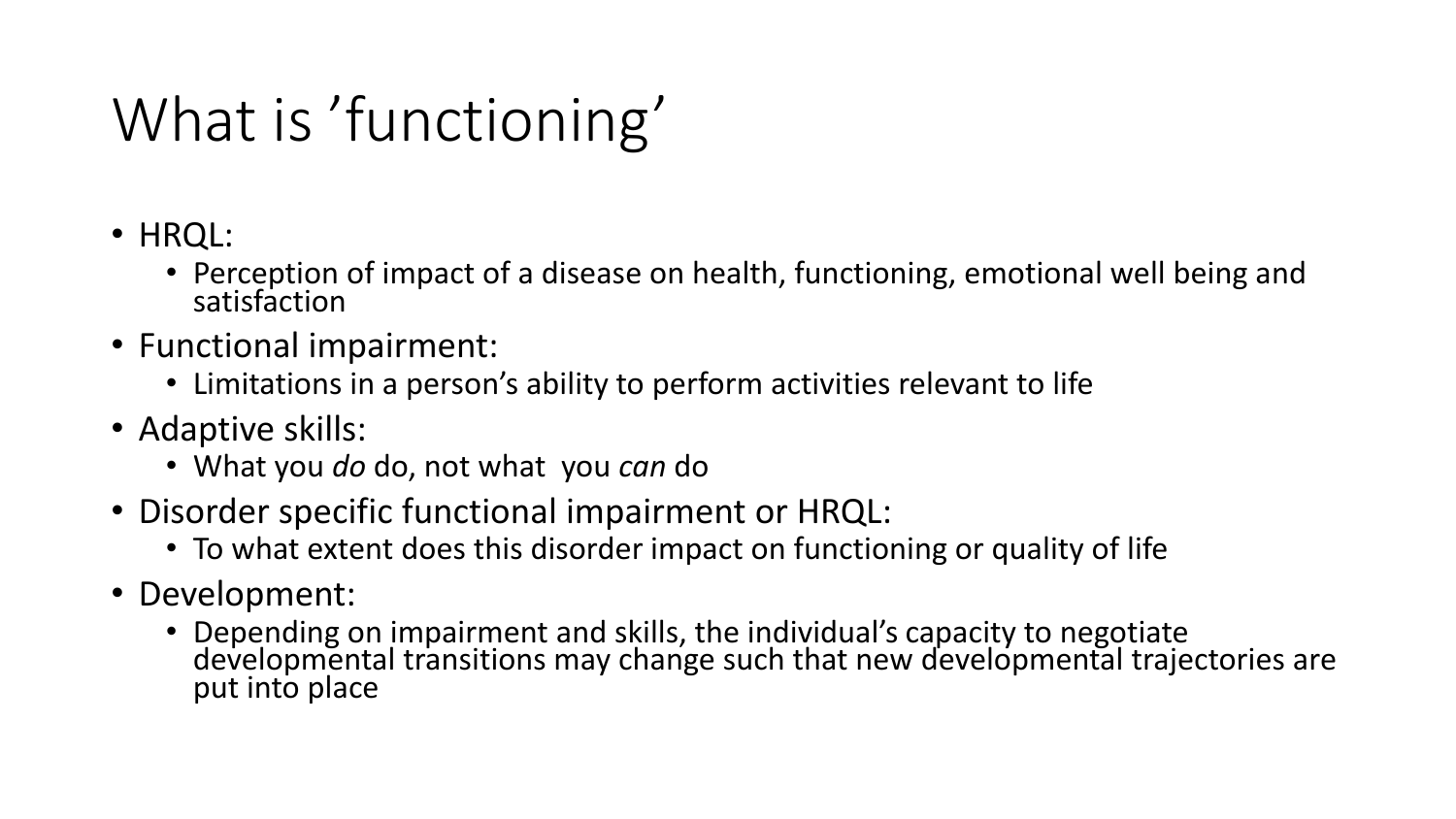### How do we assess and measure functioning

- Measures such as the WFIRS S [\(www.caddra.ca\)](http://www.caddra.ca)/) or Barkey's Functional Impairment Scale (guilford.com)
- Functional impairment is assessed by domains and settings: self-concept, risk, work, learning, family, social, life skills
- The intercorrelation between domains is moderate
- Cllinical assessment of functional impairment is not measured against absolute population norms (of which there are none) but by the perceived impact of symptoms on functioning in each domain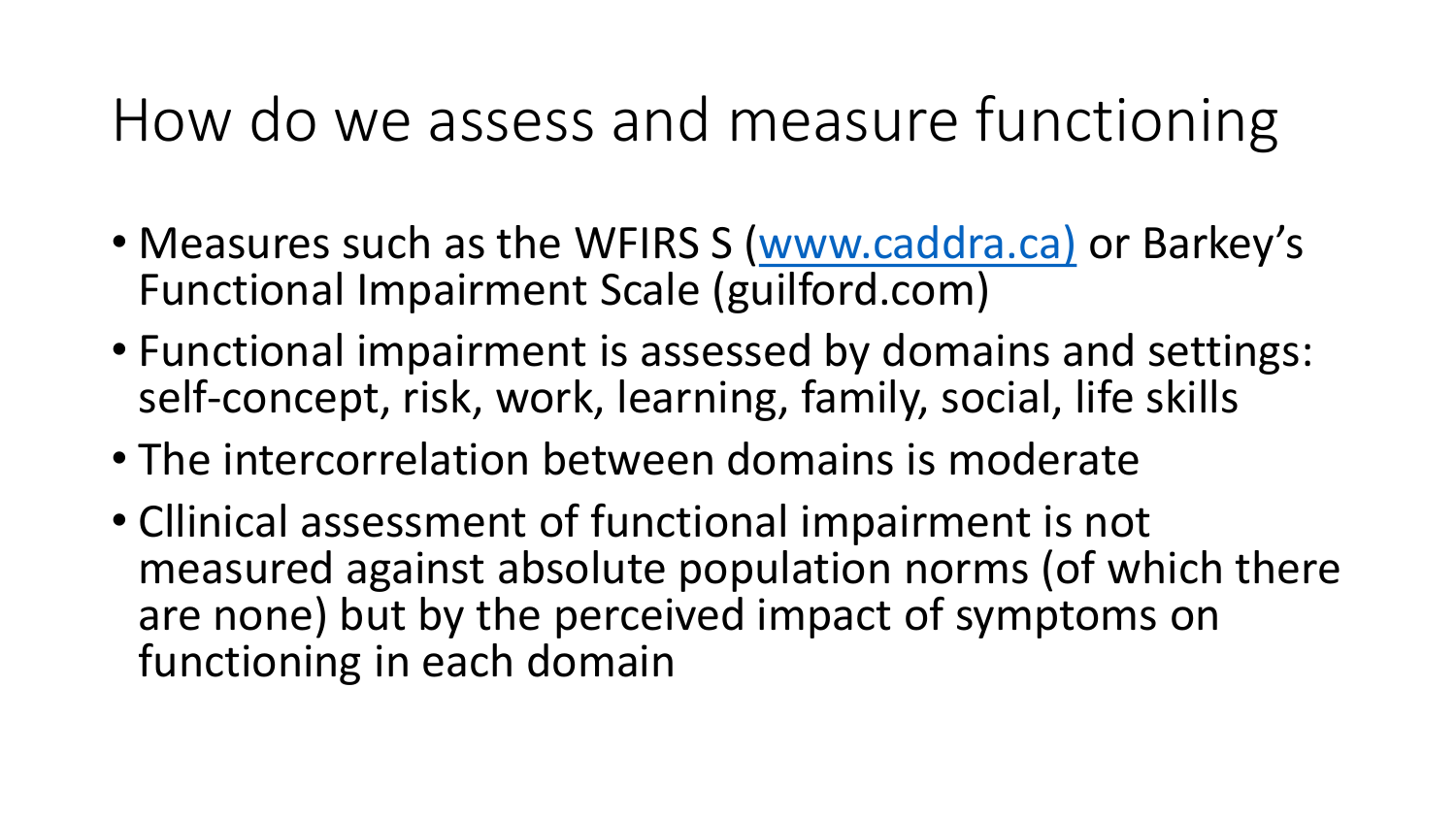# What is 'functioning'?

- A functional map is highly individual
- Functional impairment varies with environmental demands and new developmental challenges
- Functional outcomes are relative to the individual's potential
- Deficits are defined as specific to impairment from a disorder
- Not all types of impairment are relevant to all individuals or cultures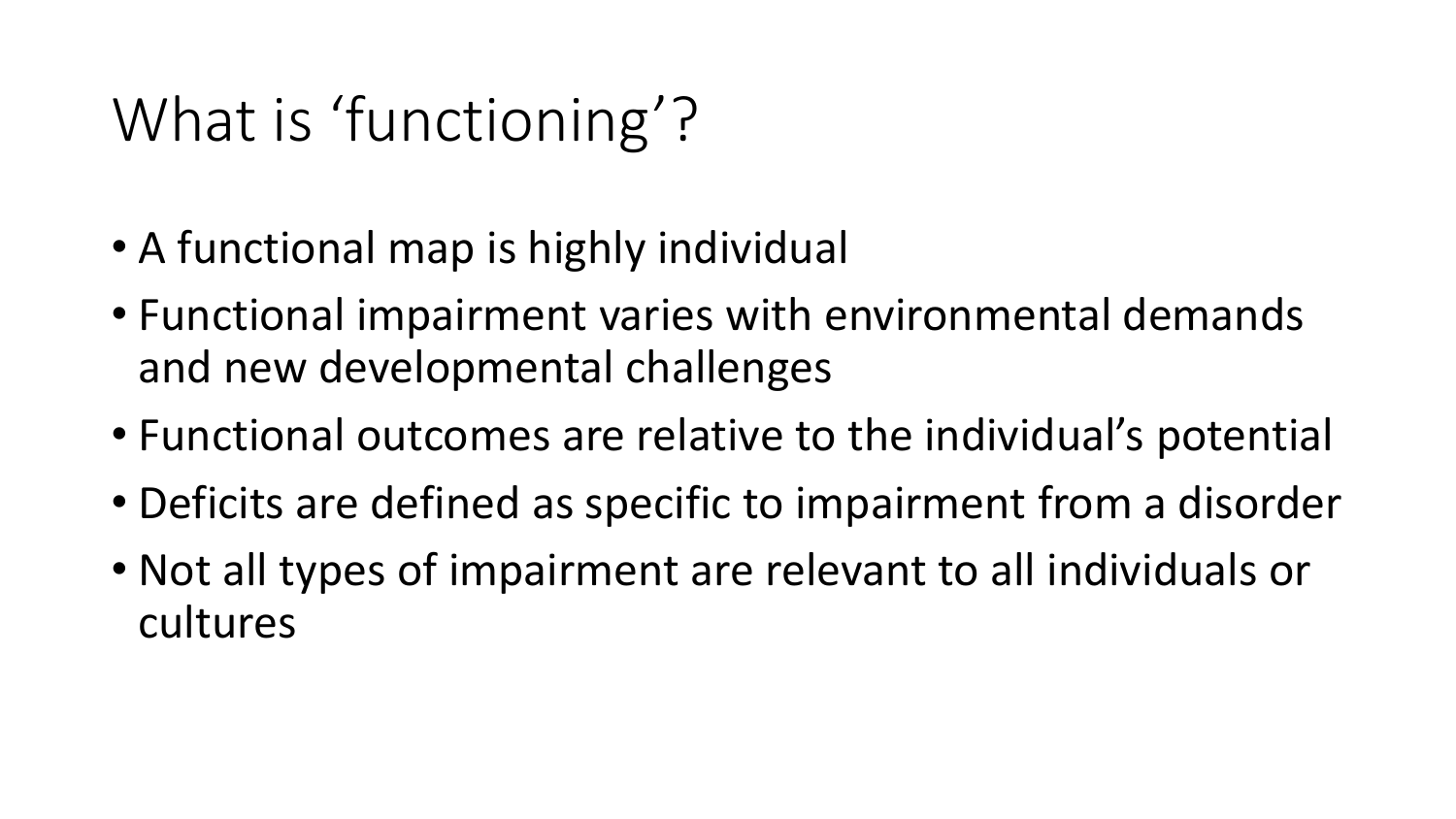### We don't know

- How perceptions change with informant?
- Functional norms in clinical and control populatons
- Functioning may vary within and across domains
- We have not developed clinical or research paradigms for evaluation, scoring, or measurement of functional outcomes
- DSM has 'required' functional impairment as part of the diagnostic criteria for a disorder without defining it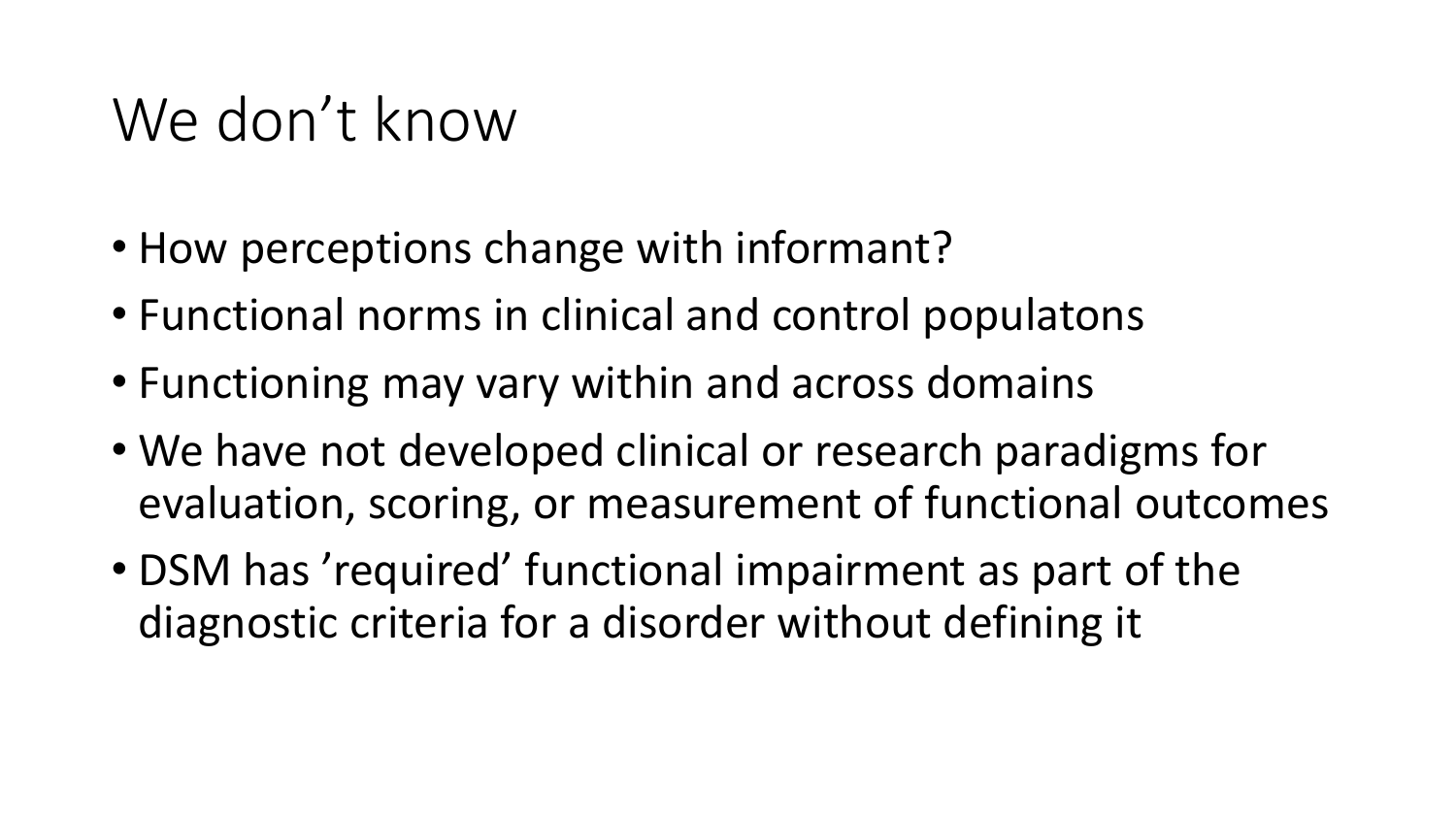- 31 yo who was a forest fighter for 9 years
- Reason for referral: I believe I have ADHD.
- MD referral: "from my albeit somewhat limited Family Practice perspective, she doesn't really quite fit [bipolar]"
- Law school wants to expel her but requests further assessment as they do not have grounds to dismiss her.
- She is fighting against the wrongful dismissal partly based on the diagnosis of bipolar disorder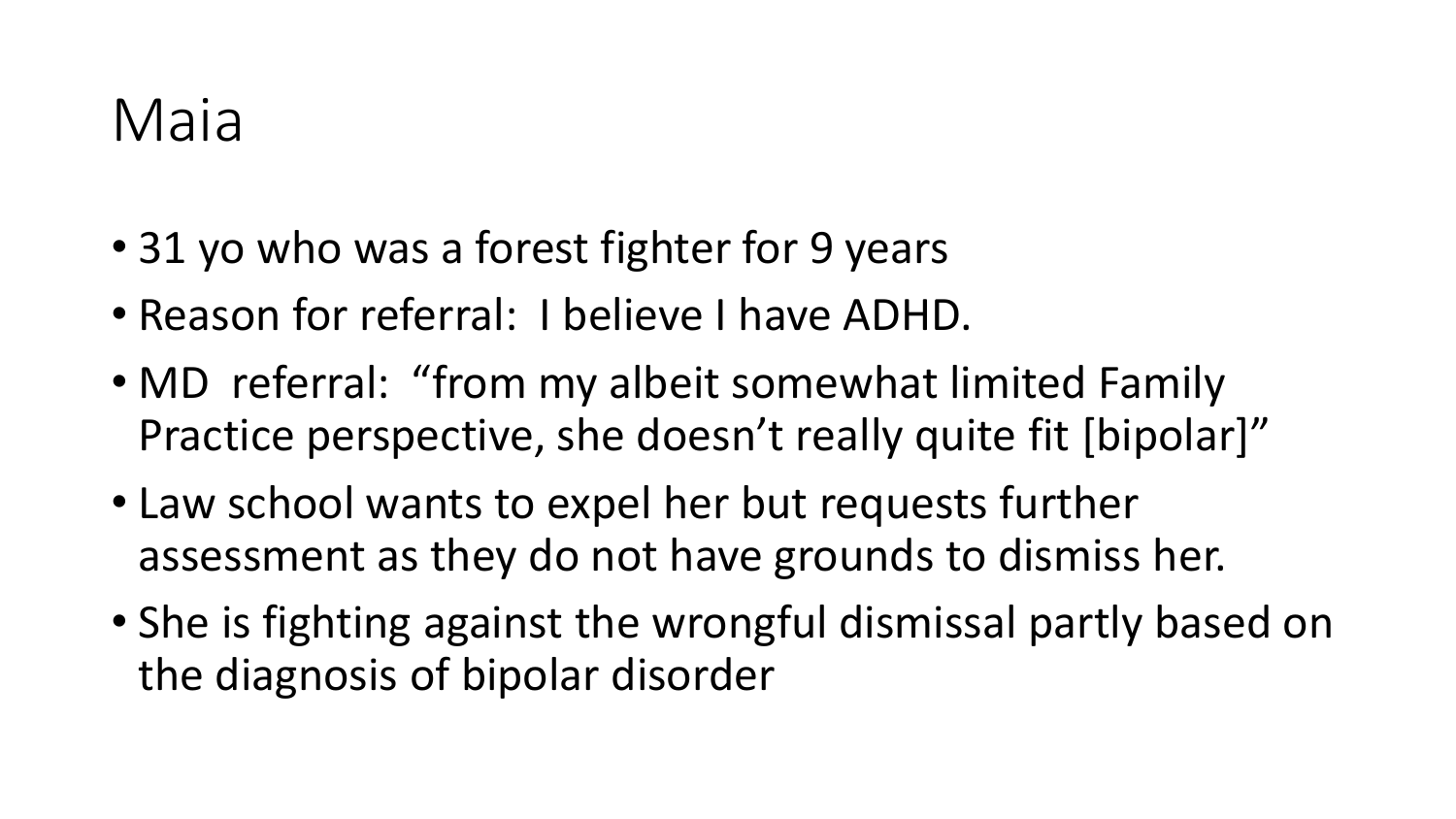### Background

- Family: poor, rural family placed with the Ministry
- School: expelled in grade 4 but gets GED at 16yo. Takes the ACT and gets into engineering but does not complete the degree. Accepted to law school based on the LSAT
- Work: forest fighter earning large bonuses when called up, which she spends soon after she gets them.
- "I was always smart". I read classics and encyclopedias.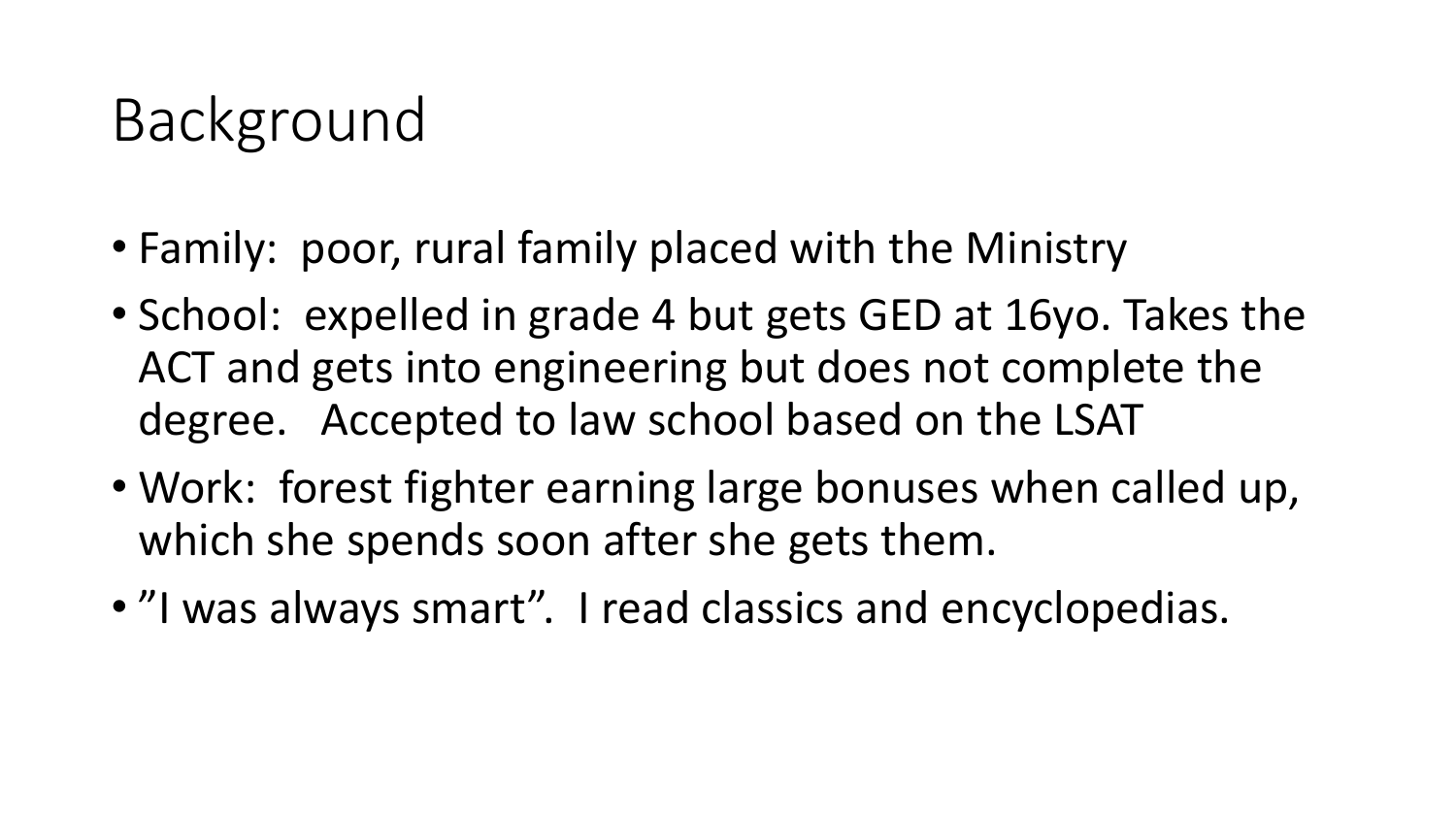### **History**

- First psychiatrist diagnosed her as PTSD with an attachment problem
- Current psychiatrist diagnosed her as bipolar (grandiose, talkative, spends money, needs very little sleep)
	- "It is only in the absence of other Axis I disorders that one can attribute problems with attention to ADHD"
- Did not respond to trials of citalopram, lamotrogine, venlafaxine, but excellent response to lisdexamfetamine
- Neuropsychological testing IQ very superior but GAI > CPI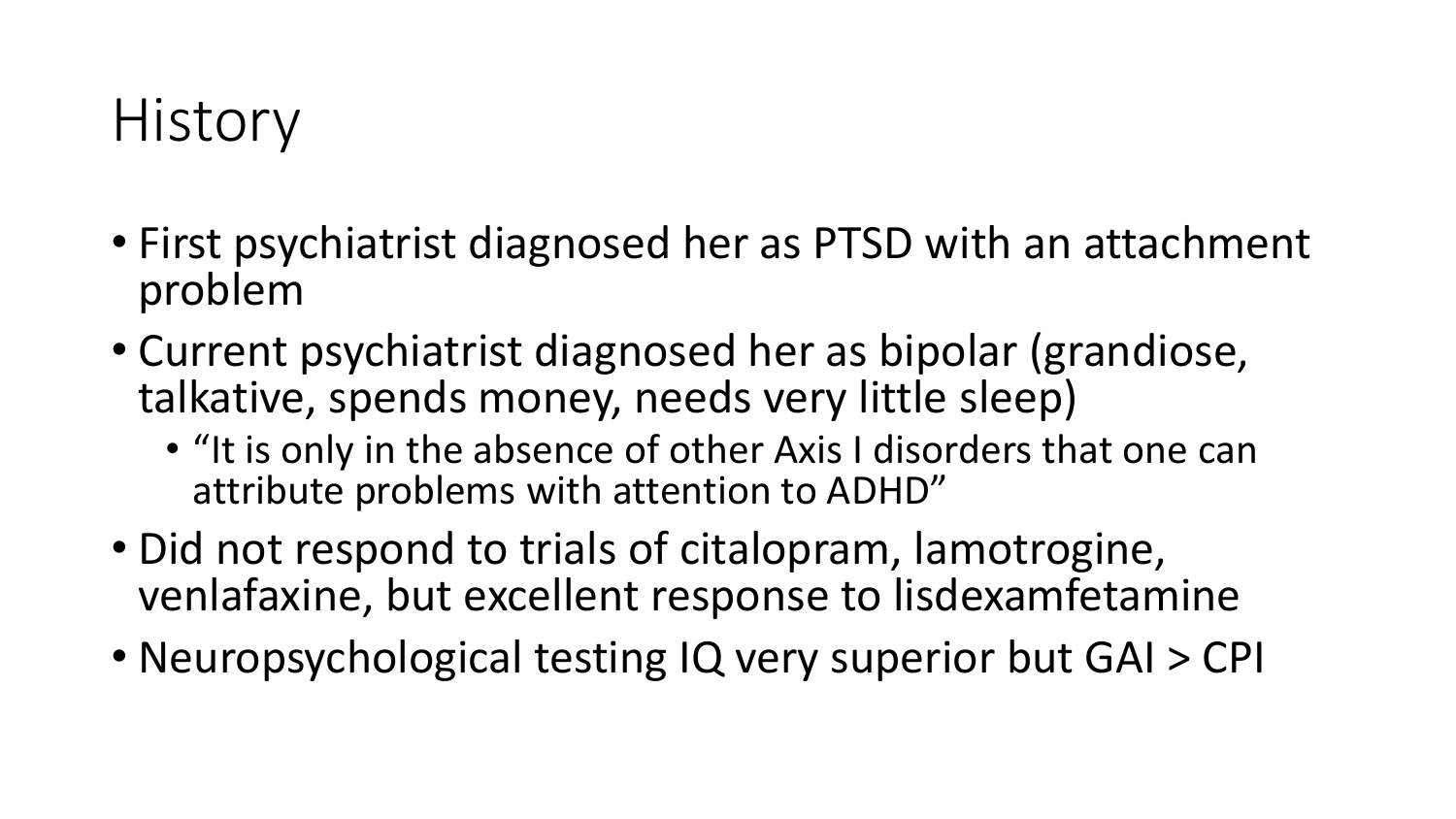### Neuropsychological testing

- WAIS IV: very superior but processing speed average and WM high average (GAI > cognitive proficiency)
- Cognitive computerized test of sustained attention average and in the normal range but atypical rate of commission errors
- Fine motor, motor, learning, memory very superior
- MMPI elevated Internalizing and Externalizing
- No anxiety and mild depression
- Positive for executive dysfunction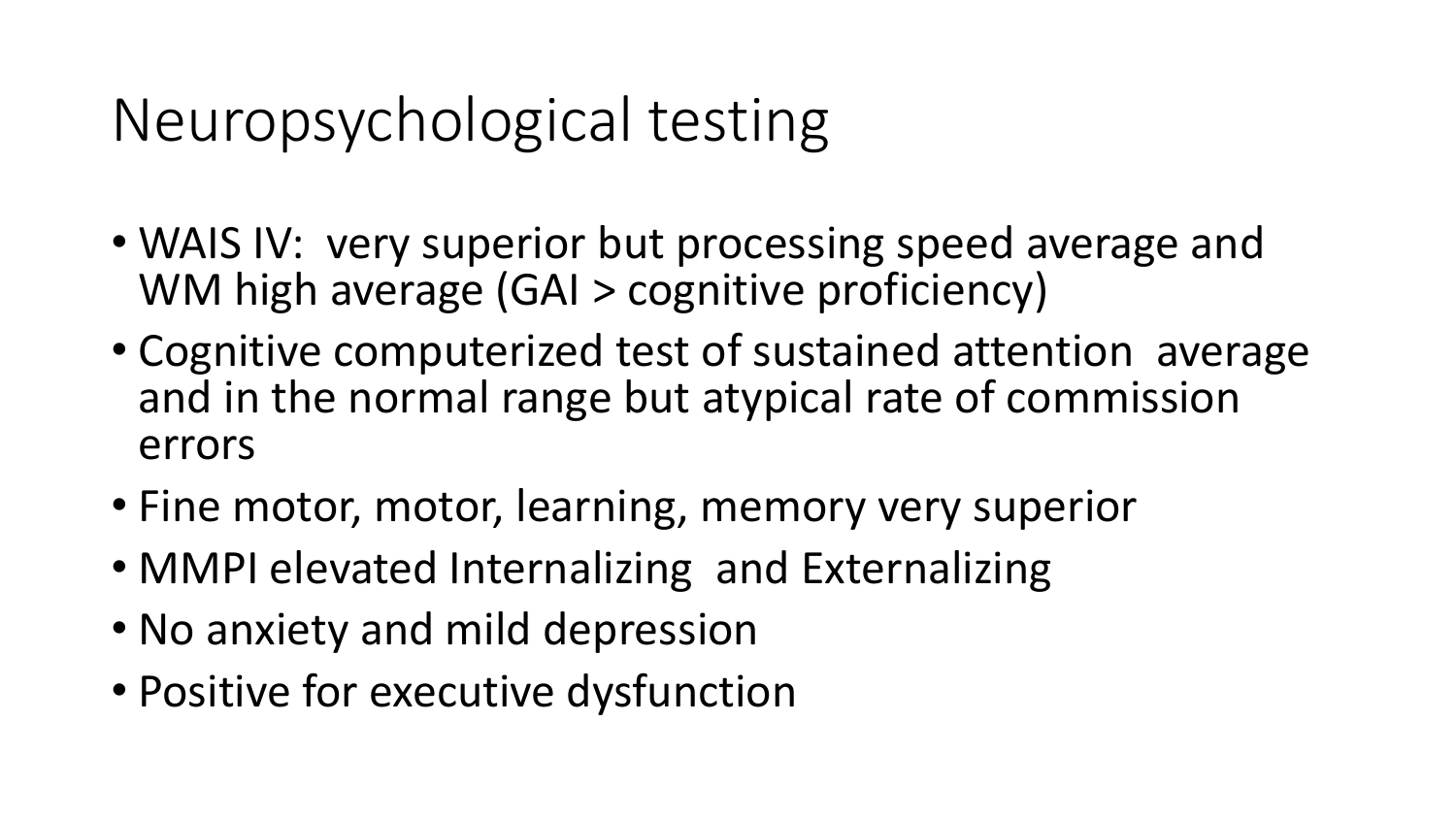## Neuropsychology report

- "the severity of her symptoms (spending \$75,000 in one year) suggests that ADHD does not fully explain her presentation"
- Diagnosis:
	- Mood disorder NOS
	- Bipolar
	- Cyclothymic
	- Caffeine intoxication
	- Amphetamine induced mood disorder (secondary to stimulant)
	- ADHD Combined
- Recommendations
	- Take medication as prescribed by psychiatrist
	- DBT
	- Decreae caffeine and increase sleep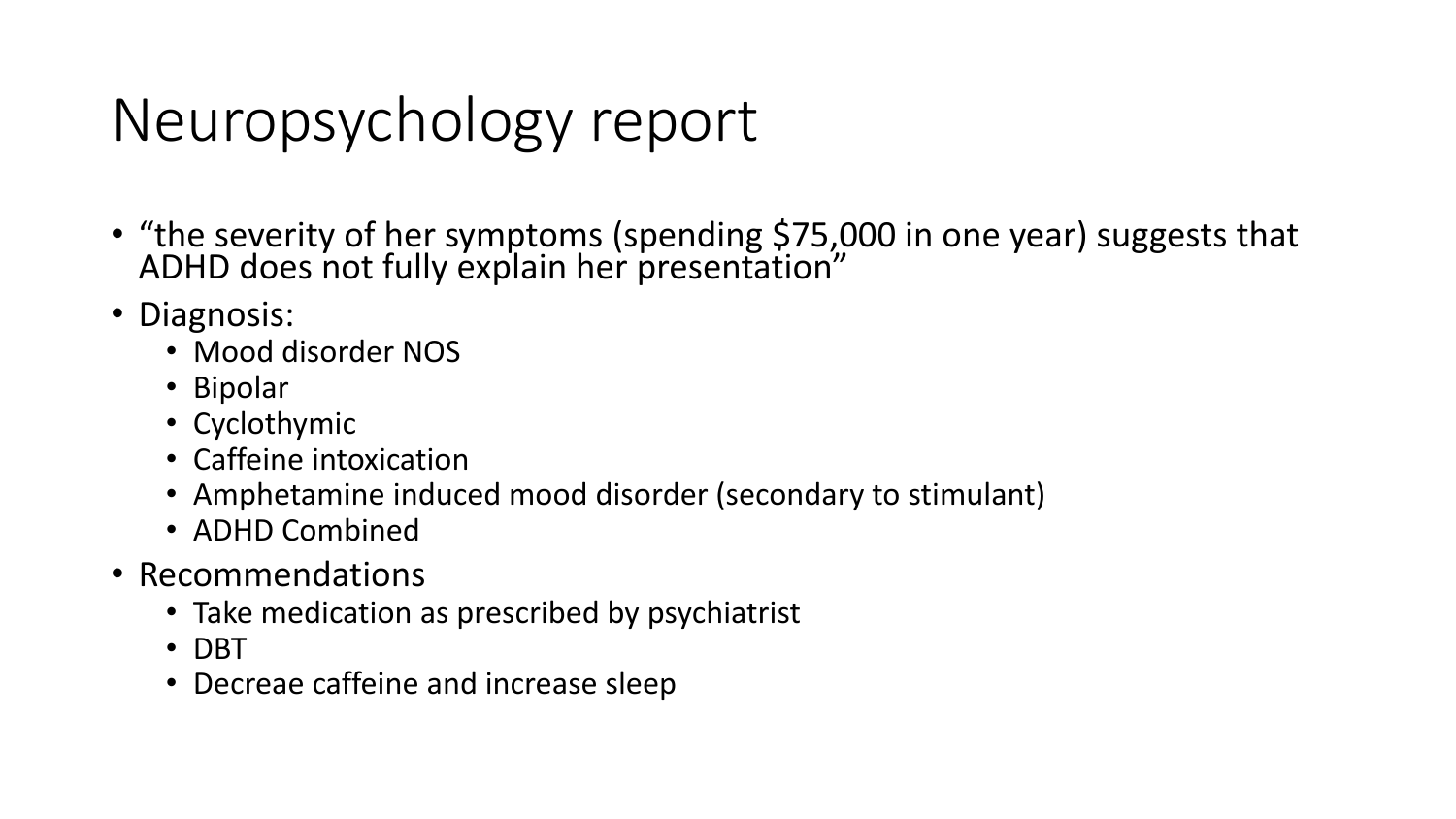### Assessment

- Positive for 18 items on the DIVA, ASRS, CSS-other, WURS
- Negative GAD 7, HRSD
- Overall spends twice the time to complete a given task and although she procrastinates with considerable effort she ends up doing quite well
- Compensated for executive dysfunction by considerable skill in using and programming electronic tools
- Mood: "angry, sad, energetic, bored, excited" throughout the day
- Strengths: high academic achievement, creative electronic skills, resiliant, well liked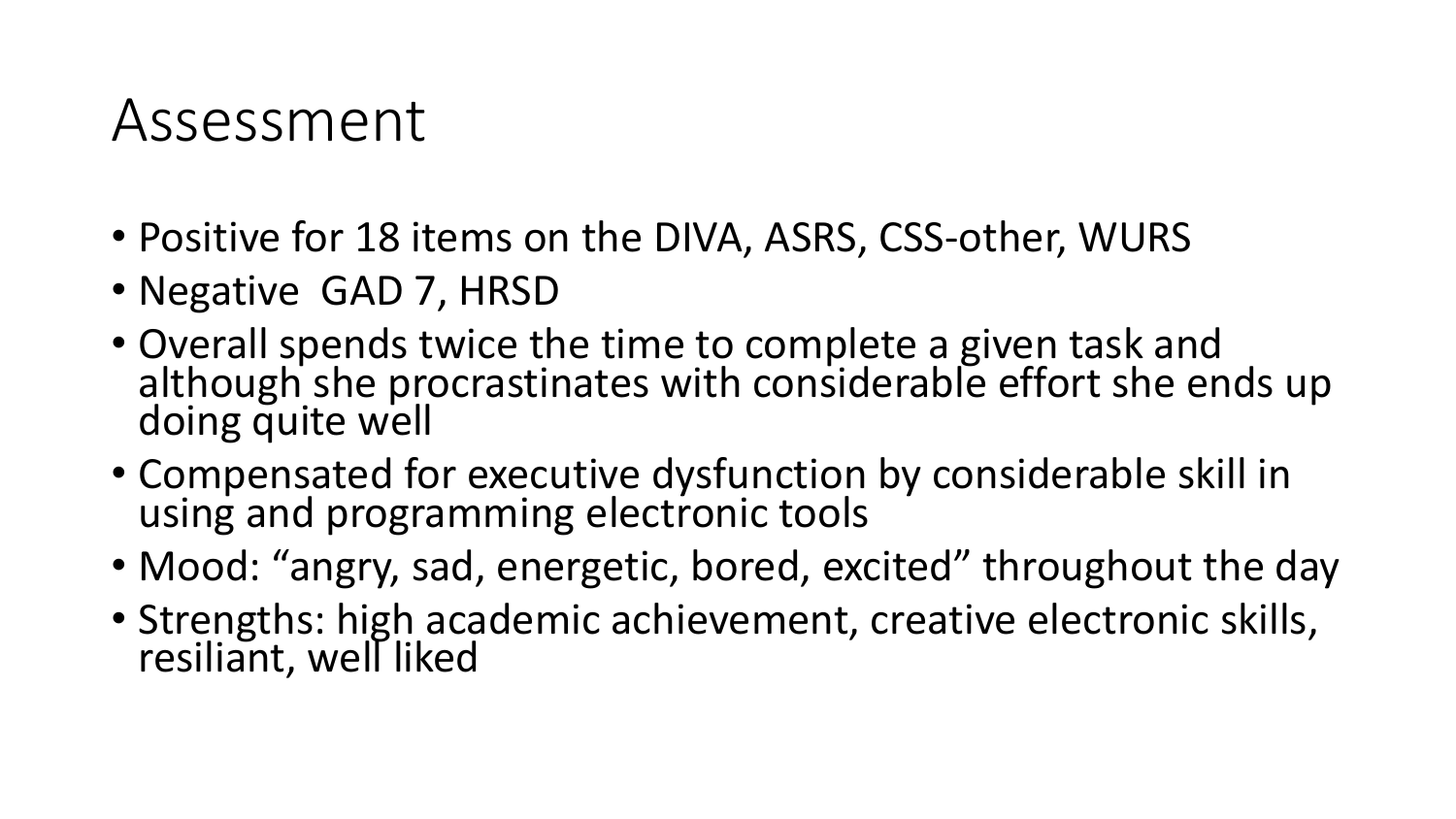### WFIRS S: Pretty much or very much

- Family: relying on others to do things
- Work: performing duties, efficiency, conflict with supervisors, quitting, being fired, attendance, late, working to potential
- School: notes, assignments, conflict with teachers, staying in school, attendance, late, underachieving, inconsistent grades
- Life skills: getting ready, going to bed, nutrition, appointments, money, chores
- Self concept: feels bad, frustrated, discouraged, incompetent
- Risk: driving, cigarettes (not firefighting)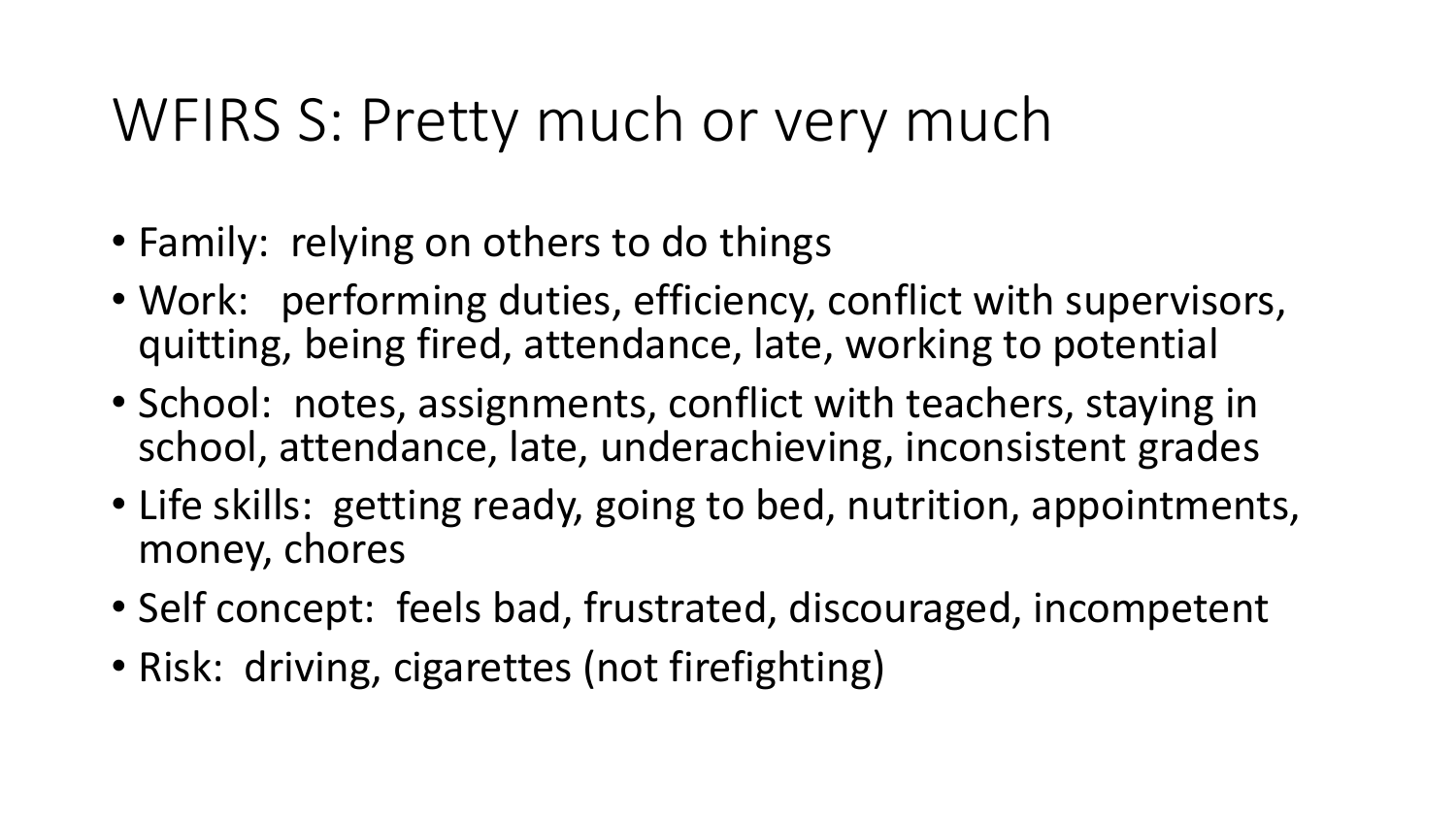### Clinical assessment of functioning

- School: Working full time, not studying, getting good grades
- Life skills: Can't manage money, poor ADL
- Self concept: She was perceived by her peers as a 'bad ass' and was unsure if this was a complement.
- Work: She could work 36 hours straight in 110 degrees for 14 days straight
- Family: She married a logger who became abusive and then left him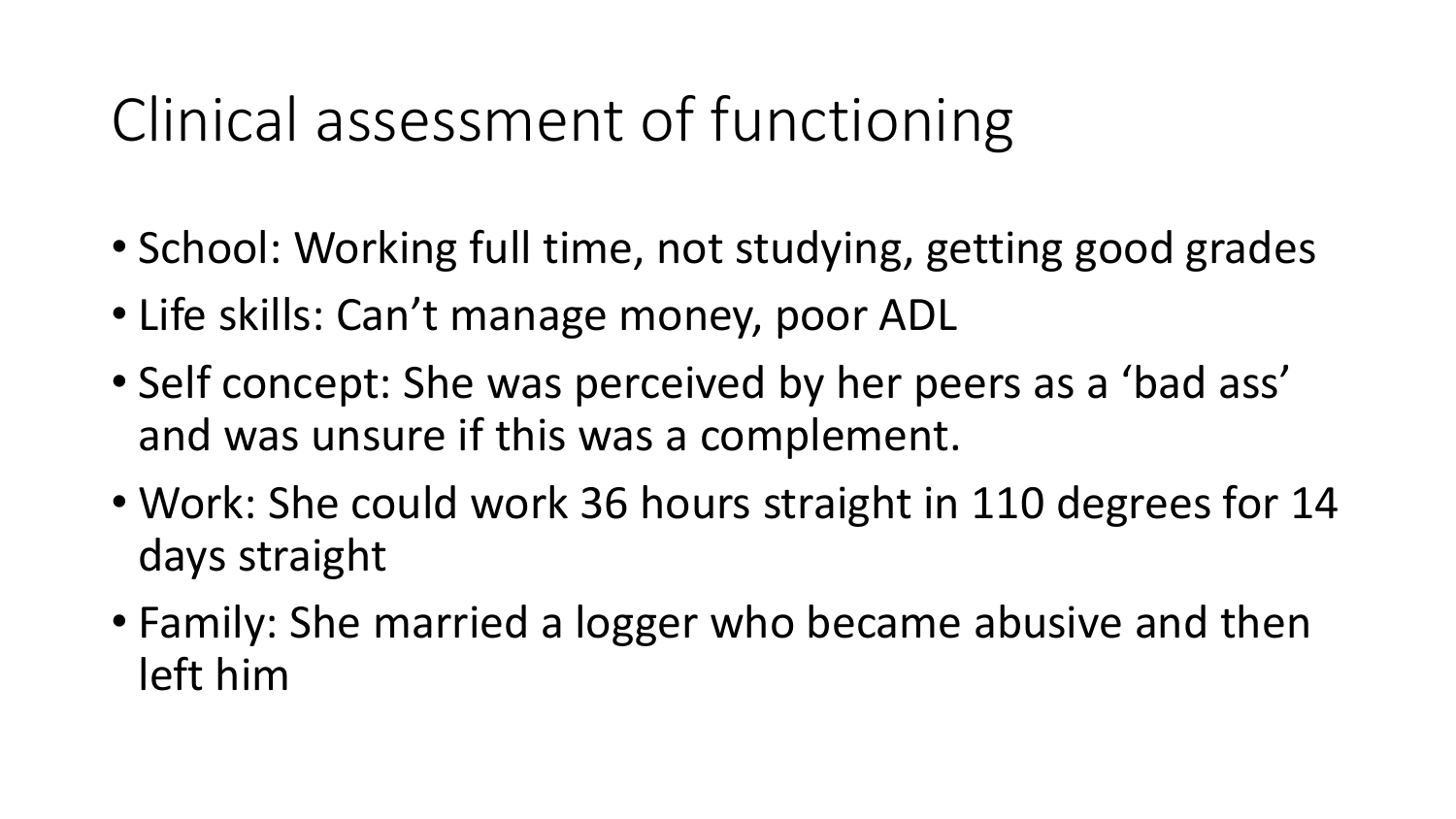### Sheehan



On how many days in the last week did your symptoms cause you to miss school or work or leave you unable to carry out your normal daily responsibilities?  $\frac{7}{4}$ 

#### DAYS UNDERPRODUCTIVE

On how many days in the last week did you feel so impaired by your symptoms, that even though you went to school or work, your productivity was reduced?  $7/7$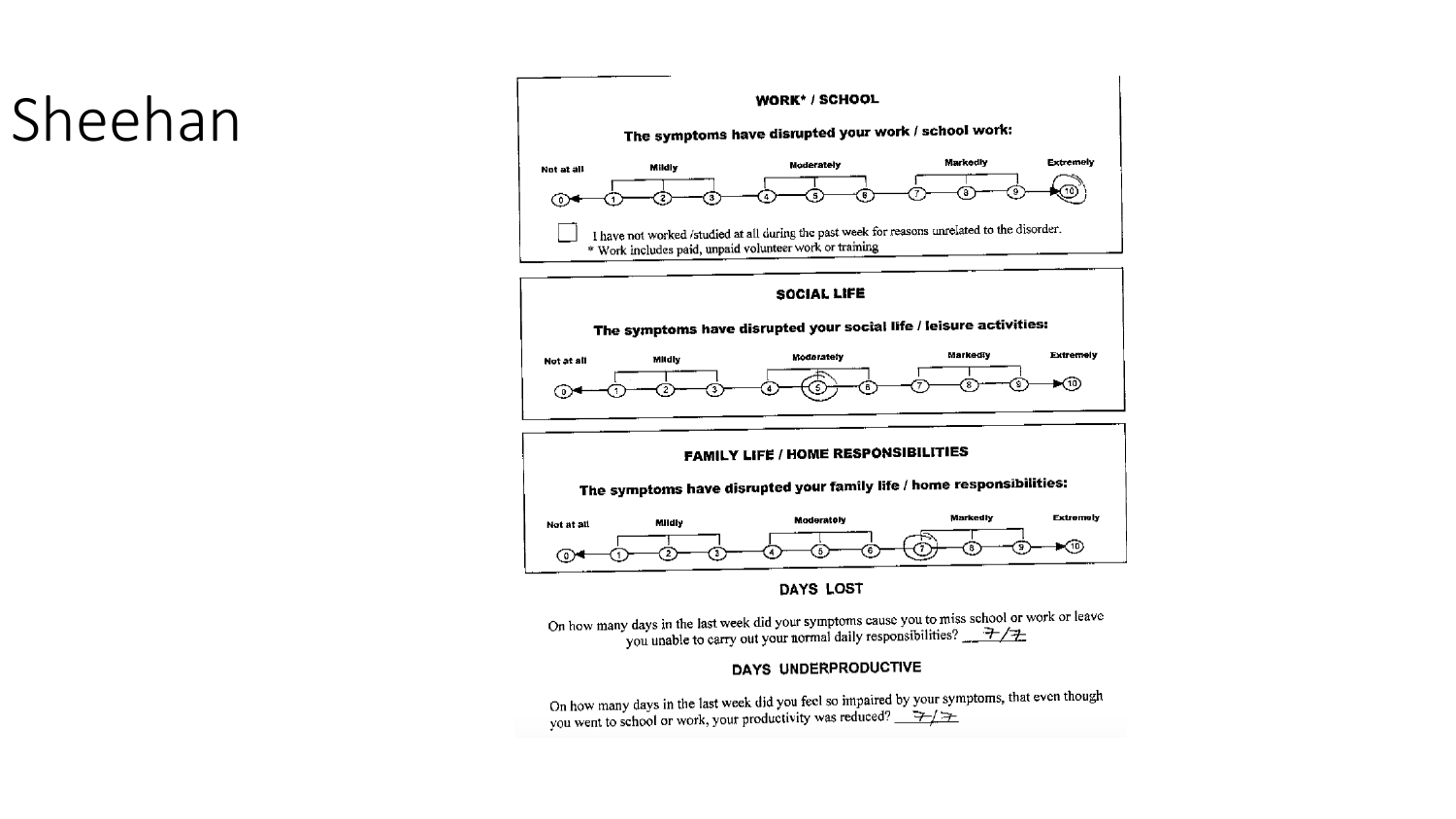### Collateral Comments

- Since meeting Jennifer a few years ago, her behavior has remained the same. It has been interesting to meet someone so clever. I don't think I've ever met someone as driven as she is to achieve and has achieved more in her short life than most people accomplish in a lifetime. Hard to believe that she has come this far all on her own, with no assistance. We have tried to give her guidance in personal responsibilities.
- Incredibly smart and fast and never had to work hard and talked fast but she was always respectful, never psychotic, and good with clients
- Unlimited energy but easily distracted, spoke quickly and loud and very engaged with her computer program
- Frustrated dealing with social situations and wanted to be accepted which is what I so liked about her. I found her genuinely kind.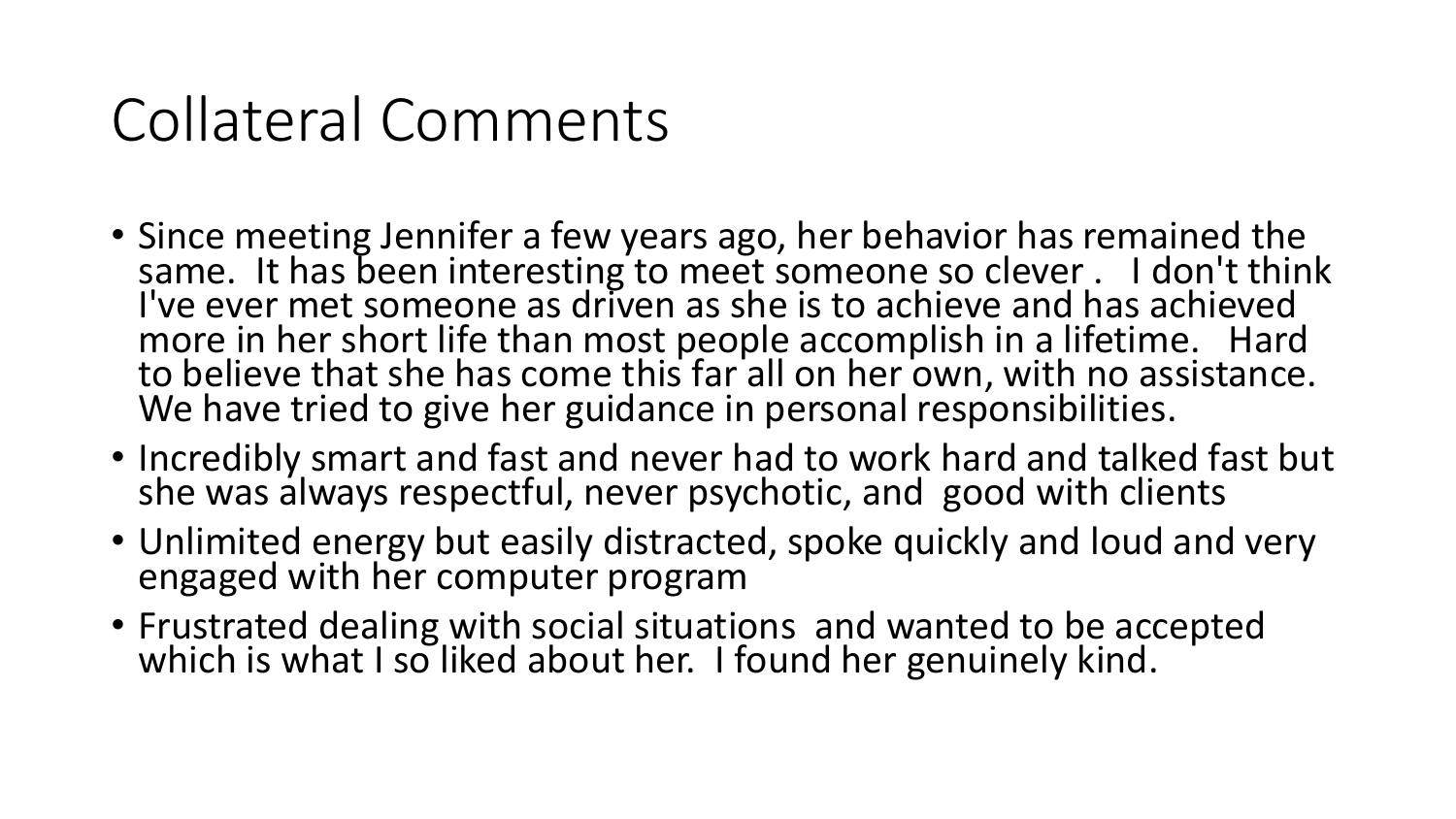### Treatment

- Medication trials of buproprion, citalopram, venlafaxine lamotrogine failed, but there is improvement when all drug cocktails are gradually tapered
- She is now requesting accommodations in law school but has been referred to see if she is fit to practice law if she is bipolar
- Family doctor gives her an ASRS and starts lisdexamfetamine with improvement
- Family doctor writes to the law school "that "she is eminently capable of completing law school and "we can accommodate individuals such as herself"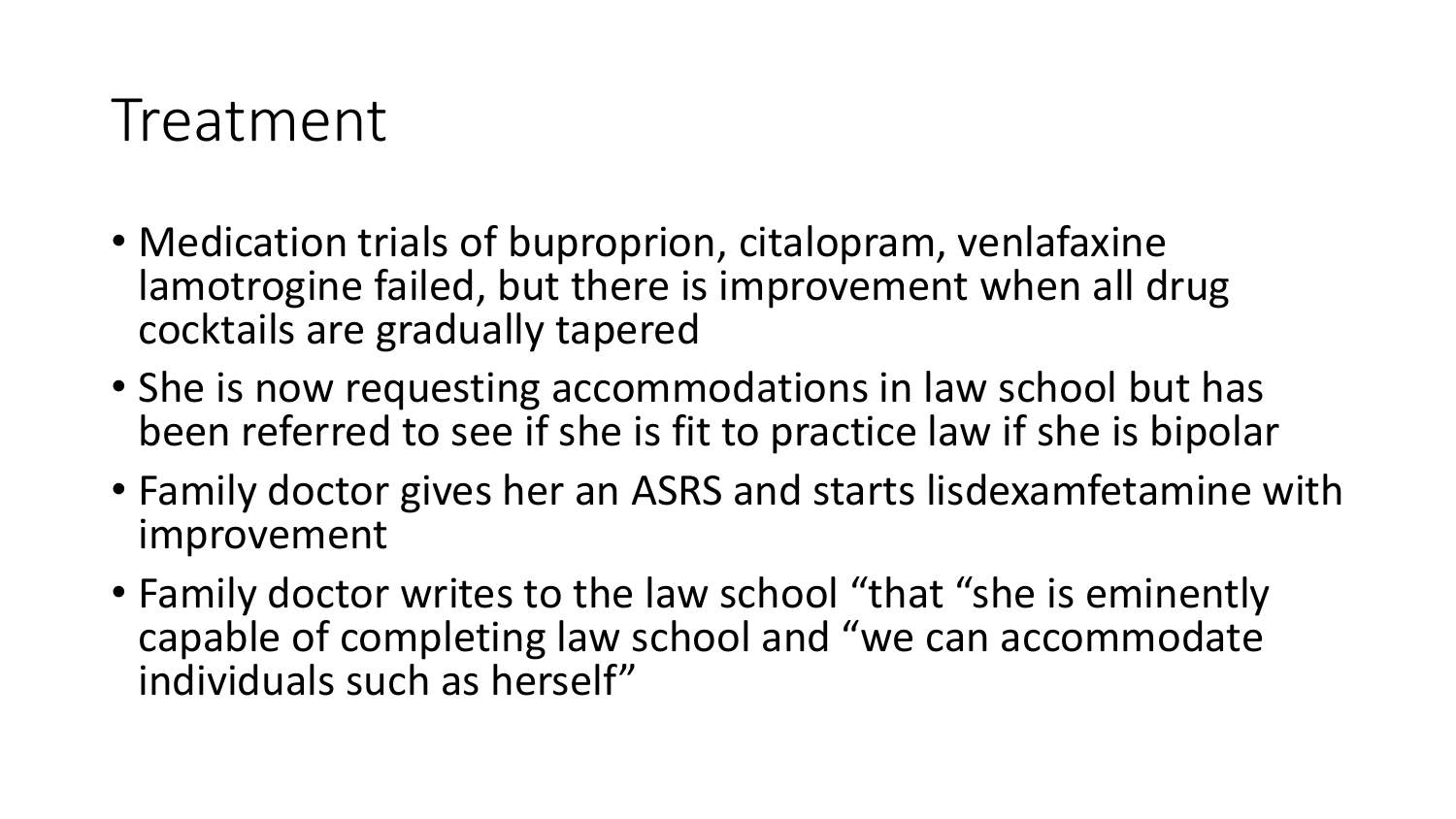### Outcome

- She took the law school to court and won
- Law school was forced to reinstate her, accommodate her and provide financial compensation
- She quickly made up lost classes and graduated
- She went on to a brilliant career developing software for the legal profession
- She has continued treatment for ADHD and continues to struggle despite stellar work success
- As a software developer she sets her hours, is remunerated on her programming success and has protected social contact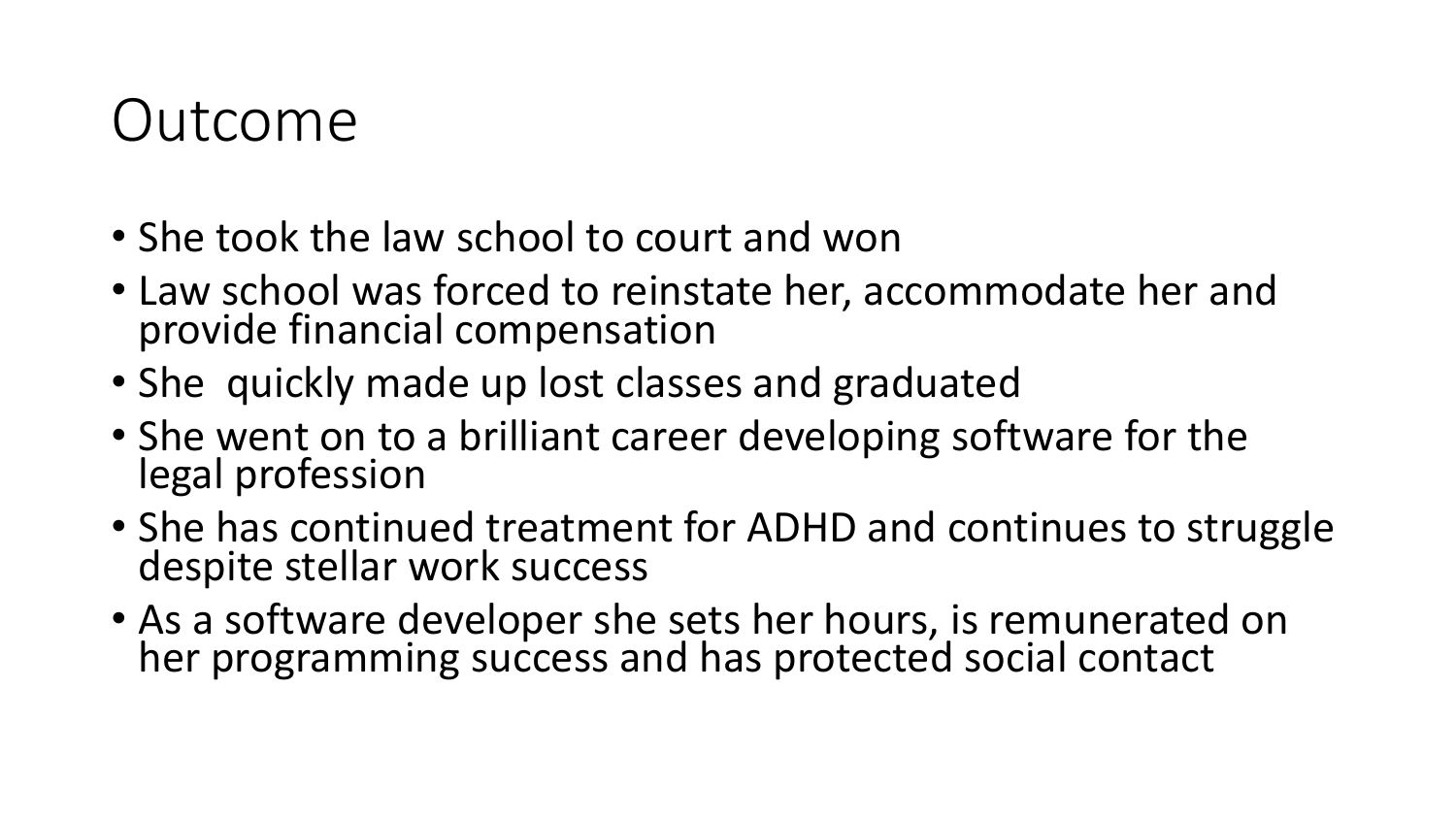### Challenges: Diagnosis

- There has never been a manic episode but diagnosed bipolar
- ADHD perceived as a diagnosis of exclusion
- Request for diagnosis is perceived as malingering
- Diagnosis occurred at her insistence after more than 10 years of treatment
- Despite being well liked, and 'respectful' when she runs into problems with a particular teacher her behavior is interpreted as wilful
- Sometimes it is hard to believe the patient is right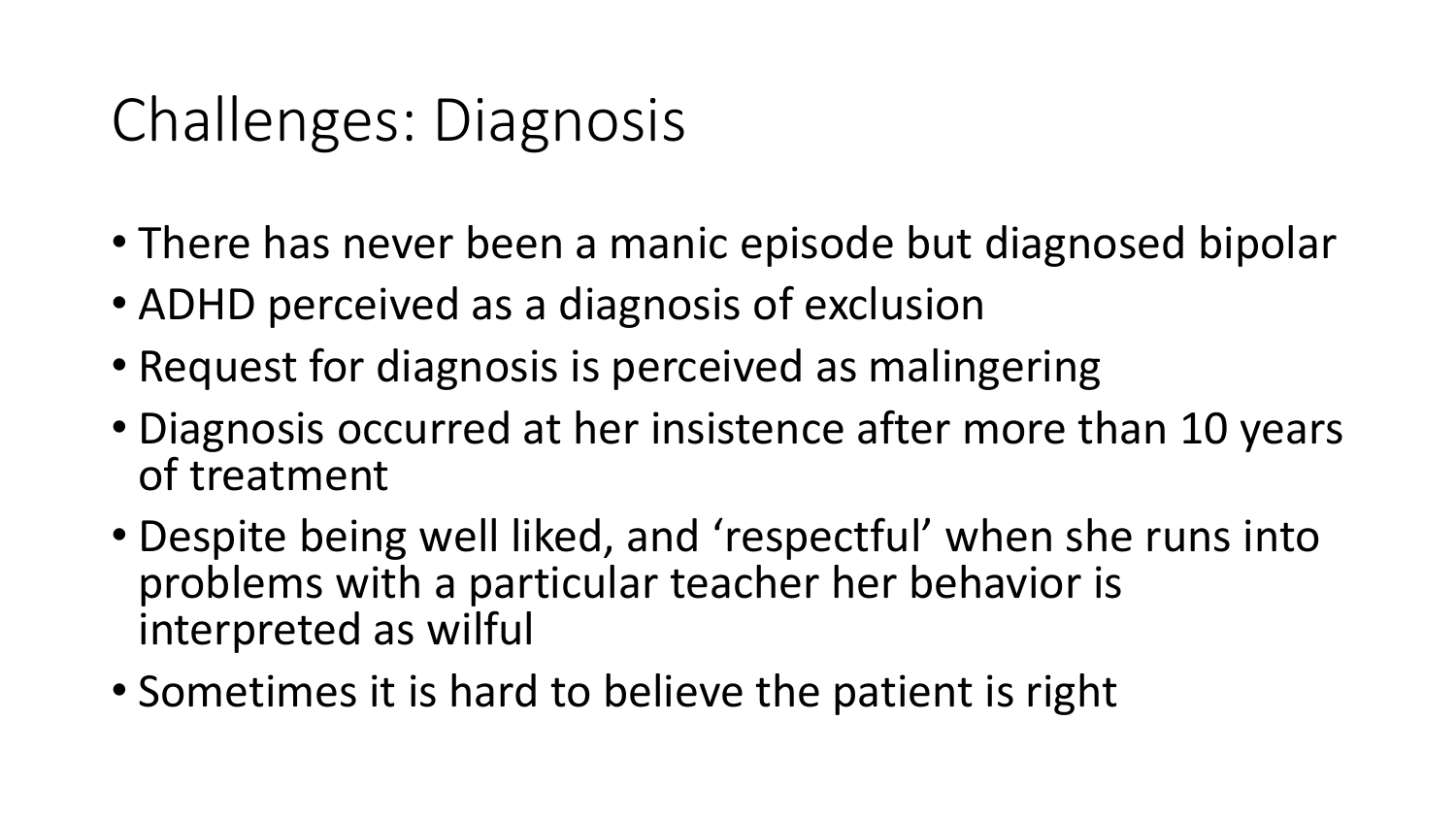### Challenges: Assessment

- High functioning indivduals may have compensated for their deficits with great effort, thus masking the disorder
- Developmental onset may be delayed as demands increase
- Clinicians may 'dismiss' high functioning patients
- Attention spectrum disorders including executive dysfunction can be debilitating but quite varied
- Lifetime disability or family history may lead to an aberrant perception of baseline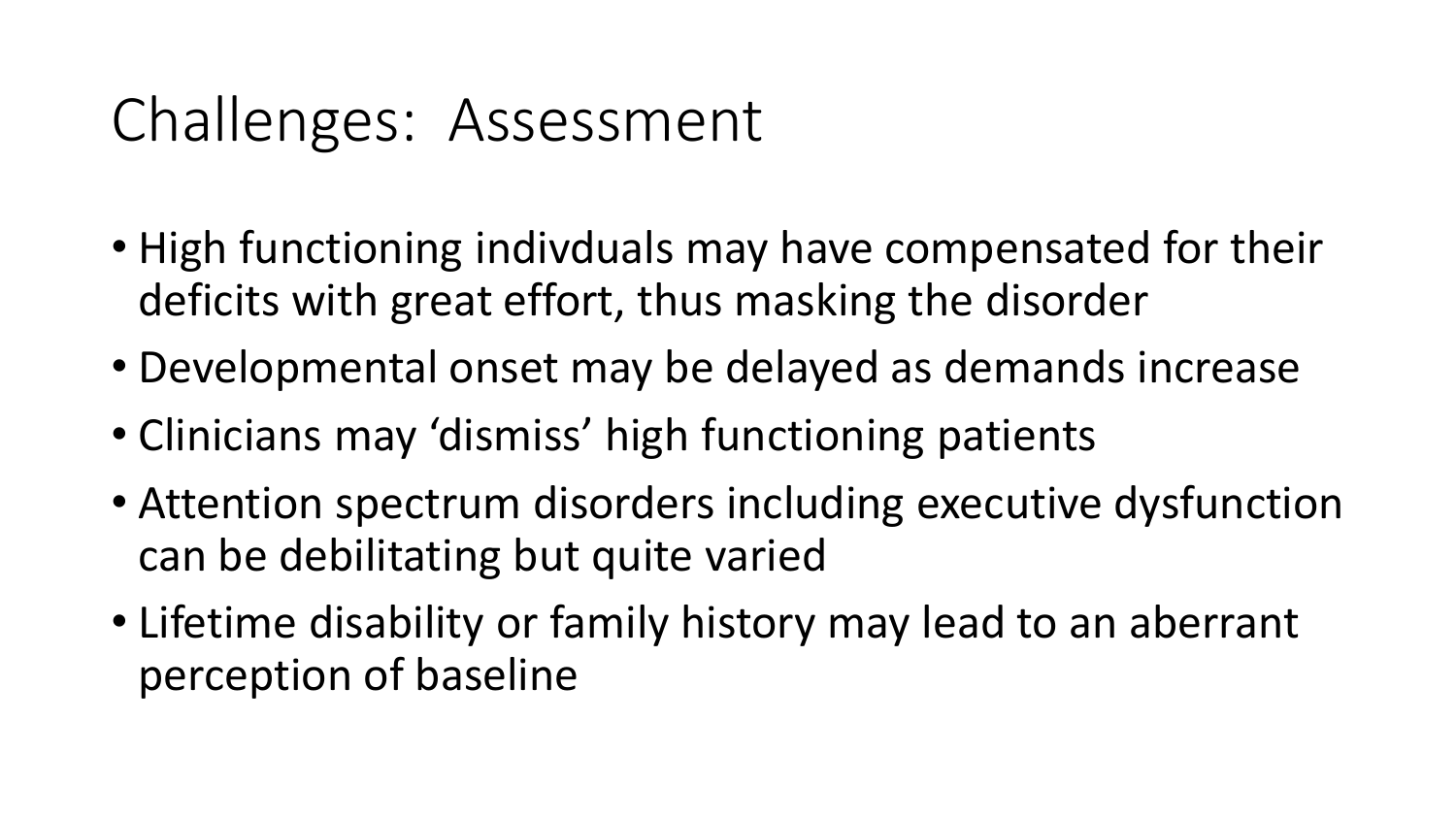### Challenges: Patient Characteristics

- Scatter on the cognitive profile
- Positive illusory bias: failure to accurately perceive deficits
- Negative illusory bias: failure to accurately perceive skills
- Profound, crushing low self esteem or lack of sense of self can be hard to recognize there is a strong disconnect
- Patients may have accurate insight, but still fail to see through their particular blindness (time blindness, social blindness)
- I have to try so hard: the presenting complaint is QoL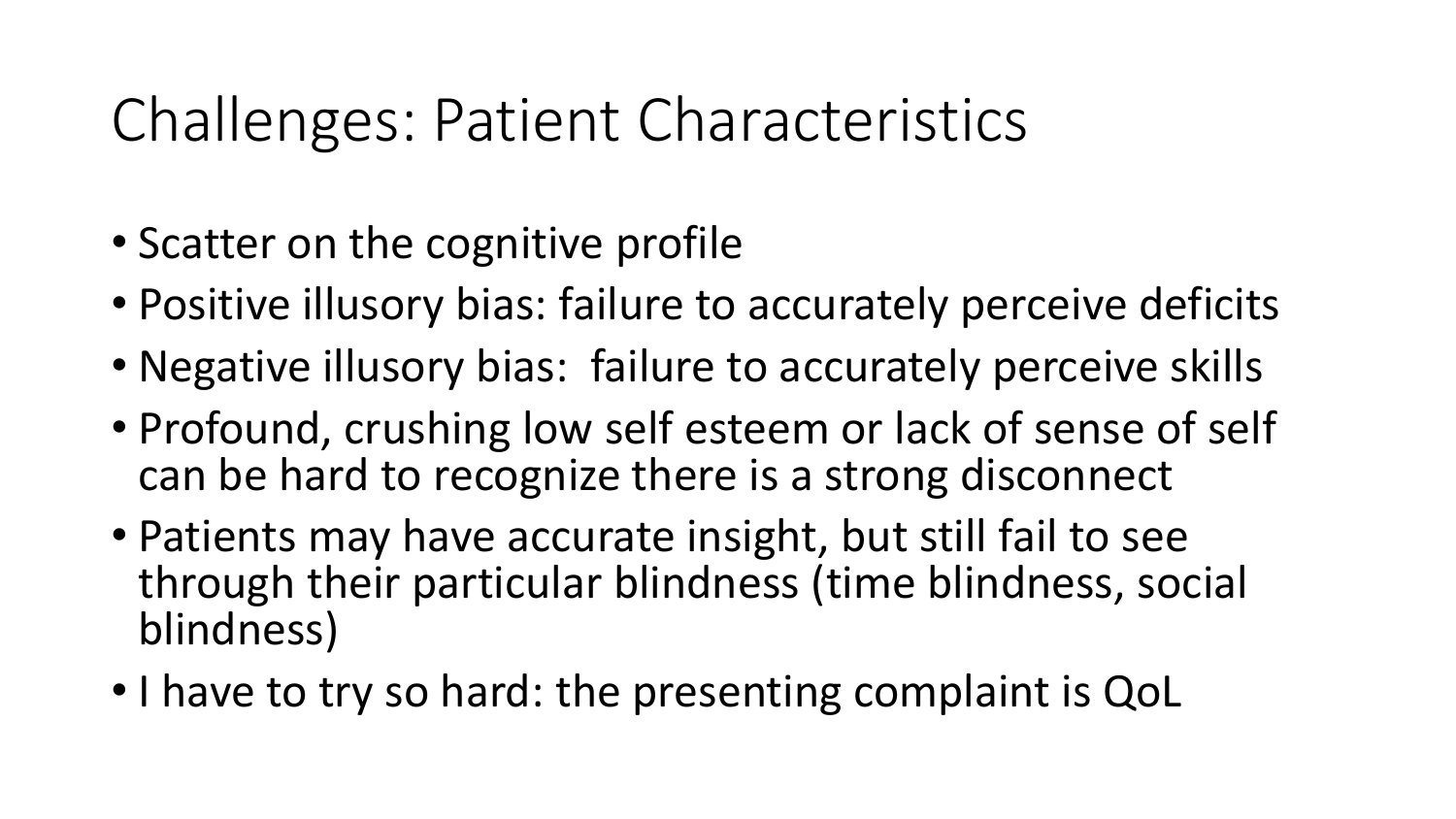### Challenges: Treatment

- Compromise between functioning in different areas
- Remission of symptoms does not always bring the expected improvement in functioning
- High risk activities or sports may be normative (a great stockbroker, hockey player, deep sea diver)
- Environmental restructuring is a social target
- Outcome obtained through treatment is 'over functioning'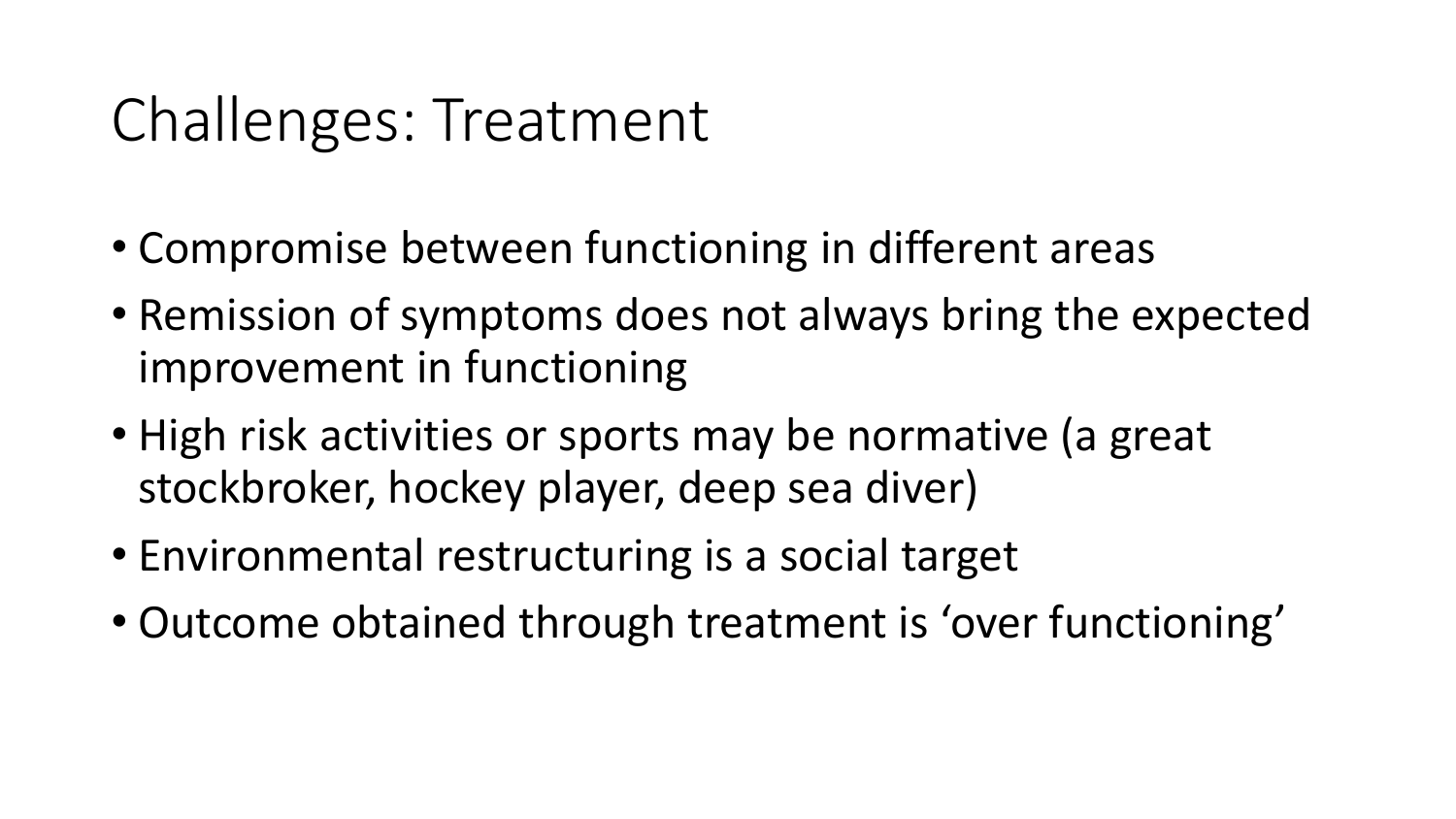- Mapping symptoms/behaviors/functional outcomes is time consuming
- Patients often confront us with a risk benefit attribution regarding their functioning such as "I feel better and more creative off medication, but I can't stay in the classroom without it."
- Psychoeducation of patients has emphasized risk to the exclusion of addressing potential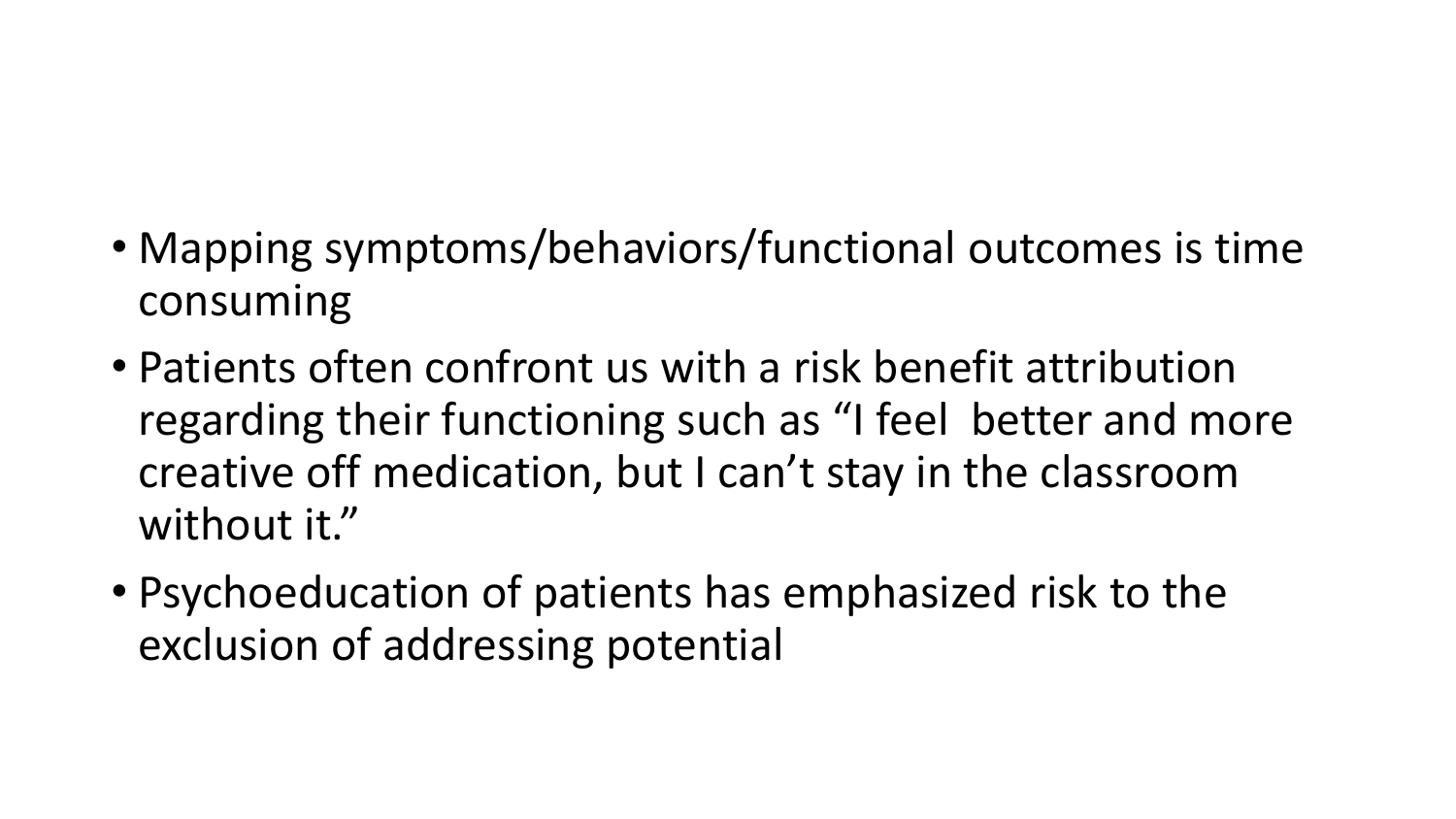### • Patients may respond to treatment with a feeling of loss of authentication

- Patients struggle with attributions regarding what is me, what is my ADHD?
- Patients struggle with attributions around accommodations "it's cheating"
- Twice exceptional children grow up to be twice exceptional adults – high functioning adults often have a complex mix of qualities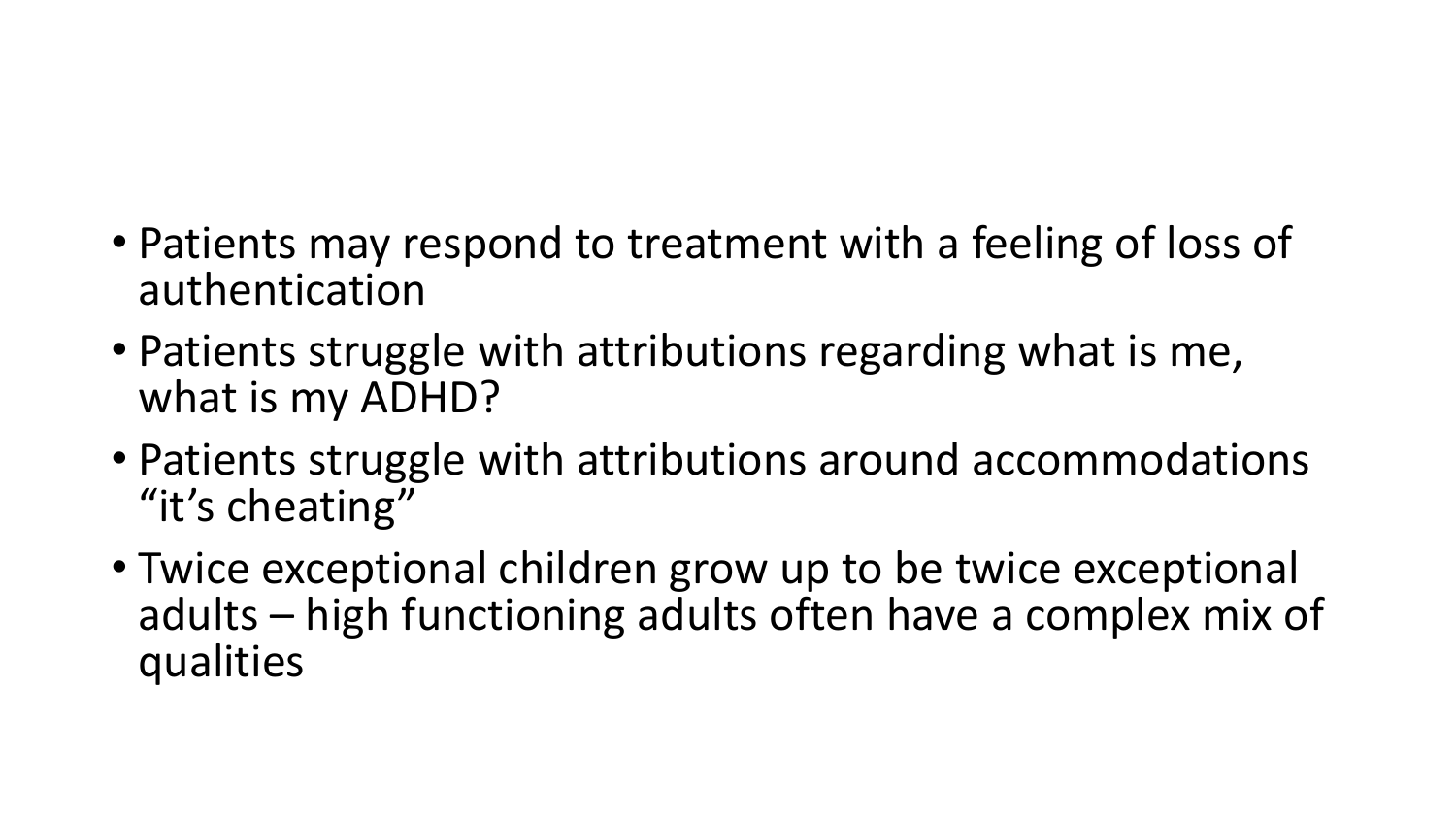- Diagnostic screening without full evaluation by PCP
- Childhood trauma and family history of ADHD go hand in hand
- It was assumed that ADHD had to be low functioning
- Her resiliancy and resourcefulness was used to dismiss the very problems she is seeking to address
- Failure to diagnose ADHD was complemented by other psychiatric explanations such as personality, trauma, attachment, mood disorder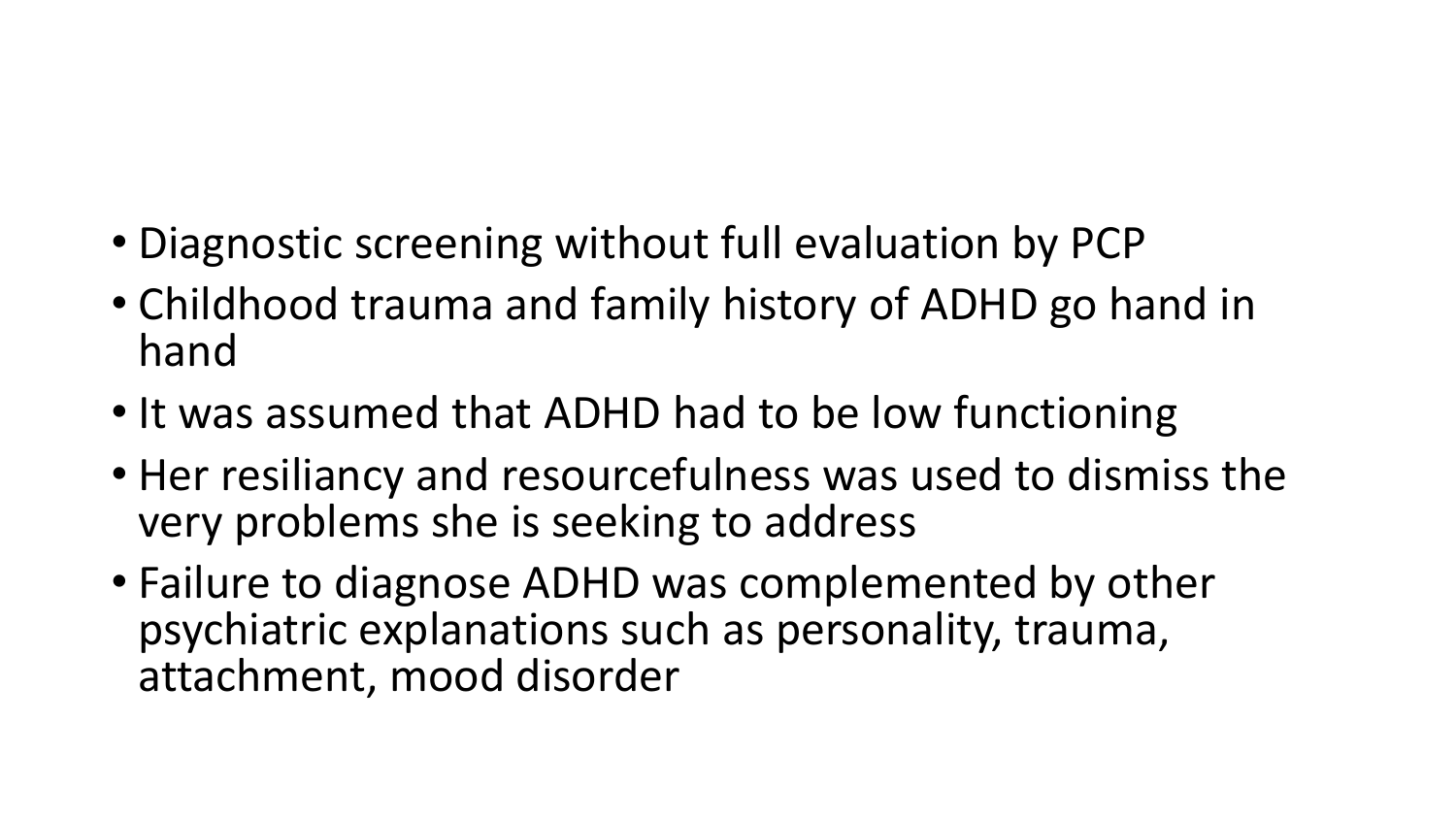### Challenges of ADHD: Treatment

- Polypharmacy: avoid harm
- Resistance to accommodations
- Treatment success only occurred with a combination of medication and changing her environment
- The targeted outcome was to provide her with the right to access her own well deserved achievement and to relieve the strain of the profound effort she had sustained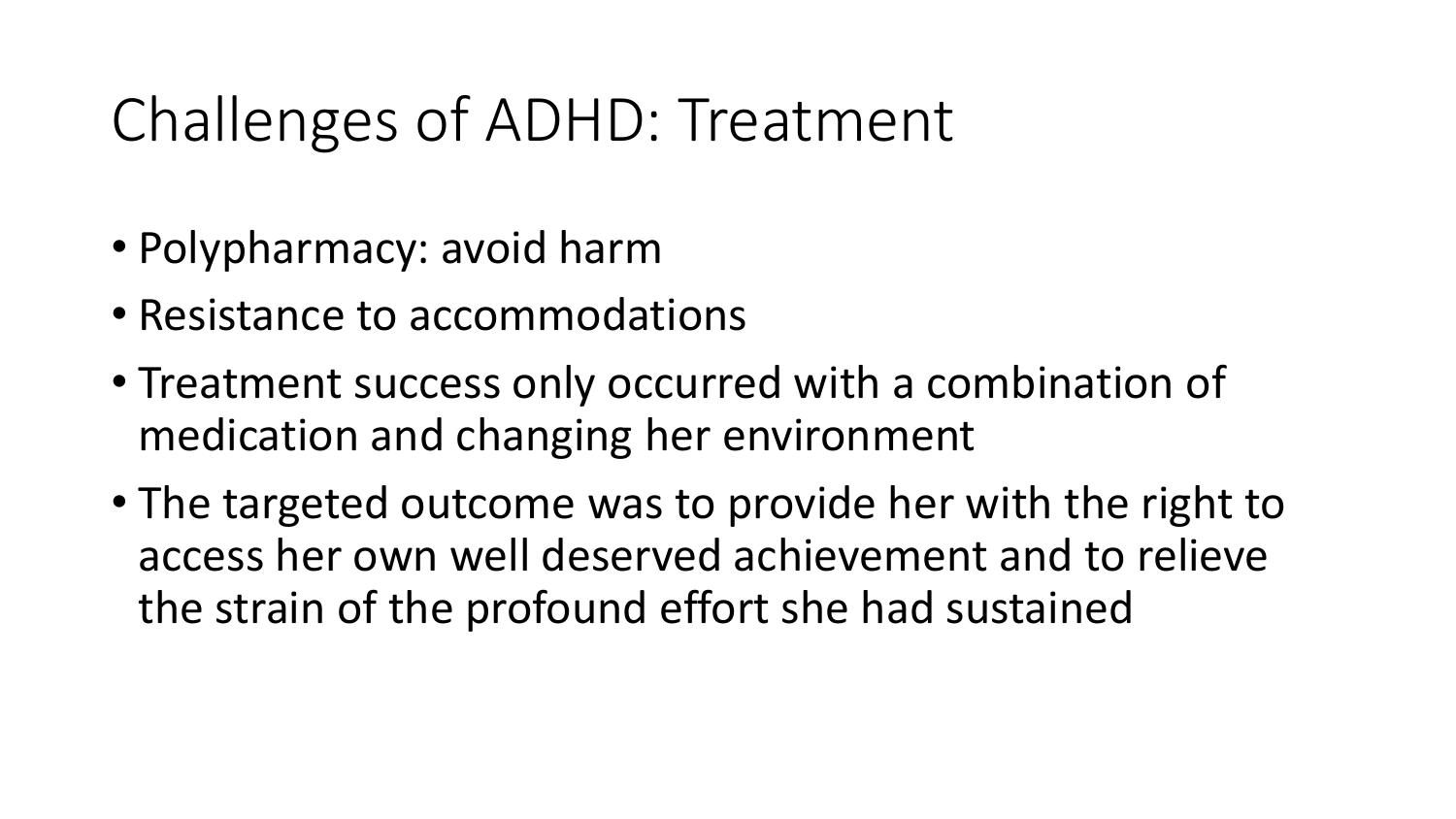### Moving forward

- High functioning attention spectrum disorders are varied and complex
- ADHD symptoms can be both impairing and adaptive
- Functional mapping is essential to diagnosis and treatment
- The culture of ADHD has shifted
- These high functioning patients fully met criteria for ADHD and their suffering is very real
- They met challenge with resiliance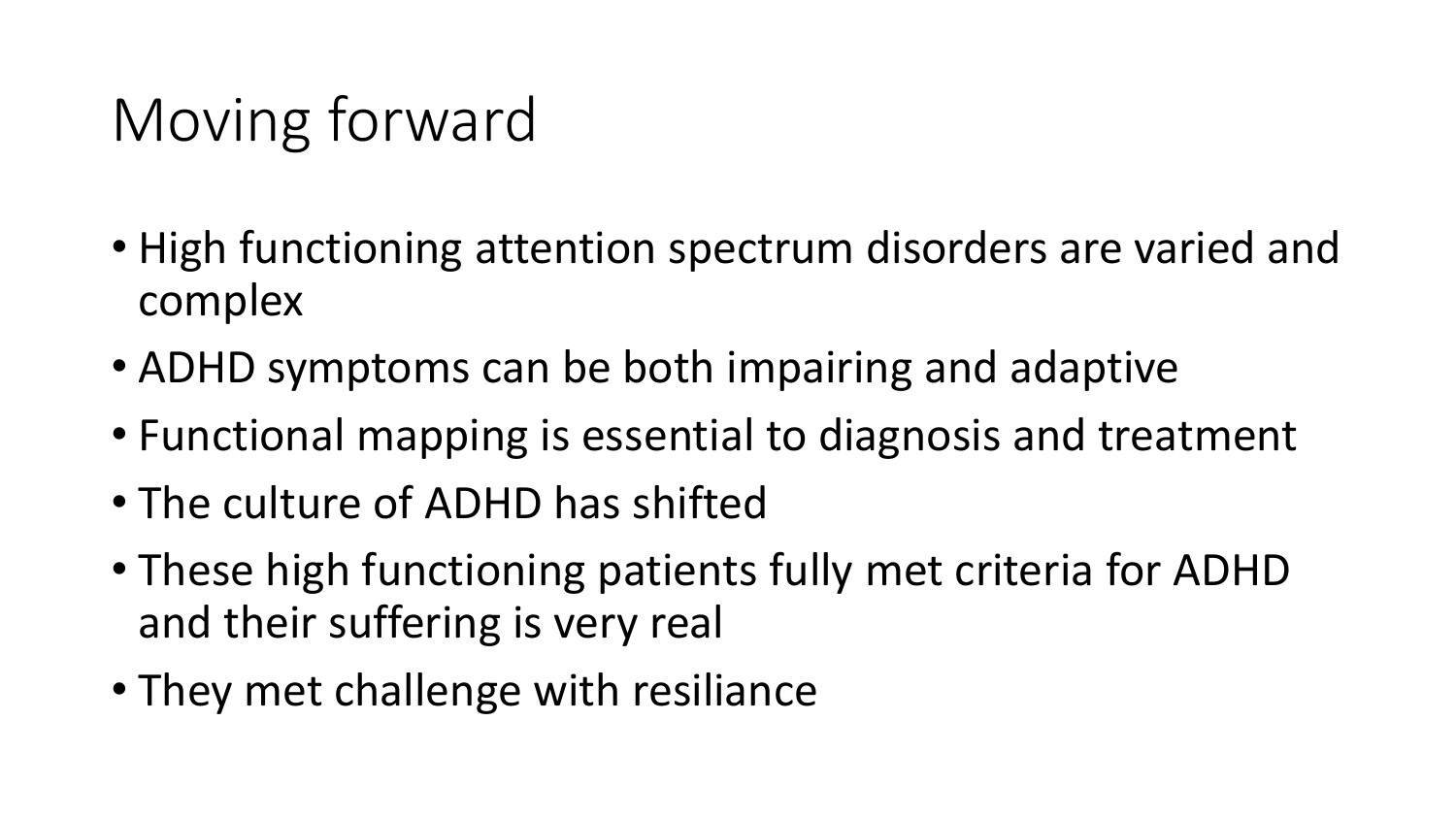



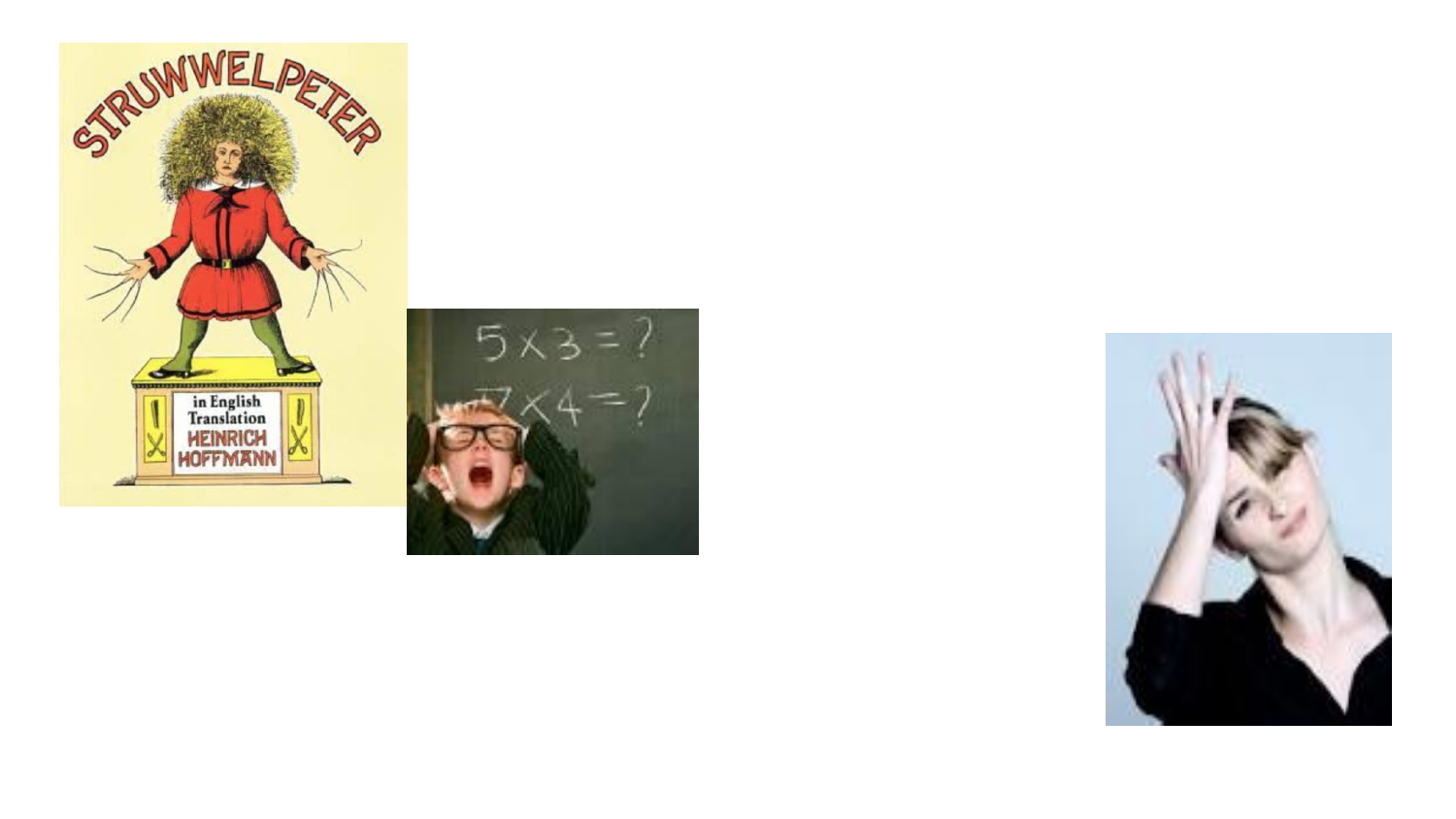### Age-specific Prevalence of ADHD Remission: *DSM-III-R ADHD*



Faraone SV et al.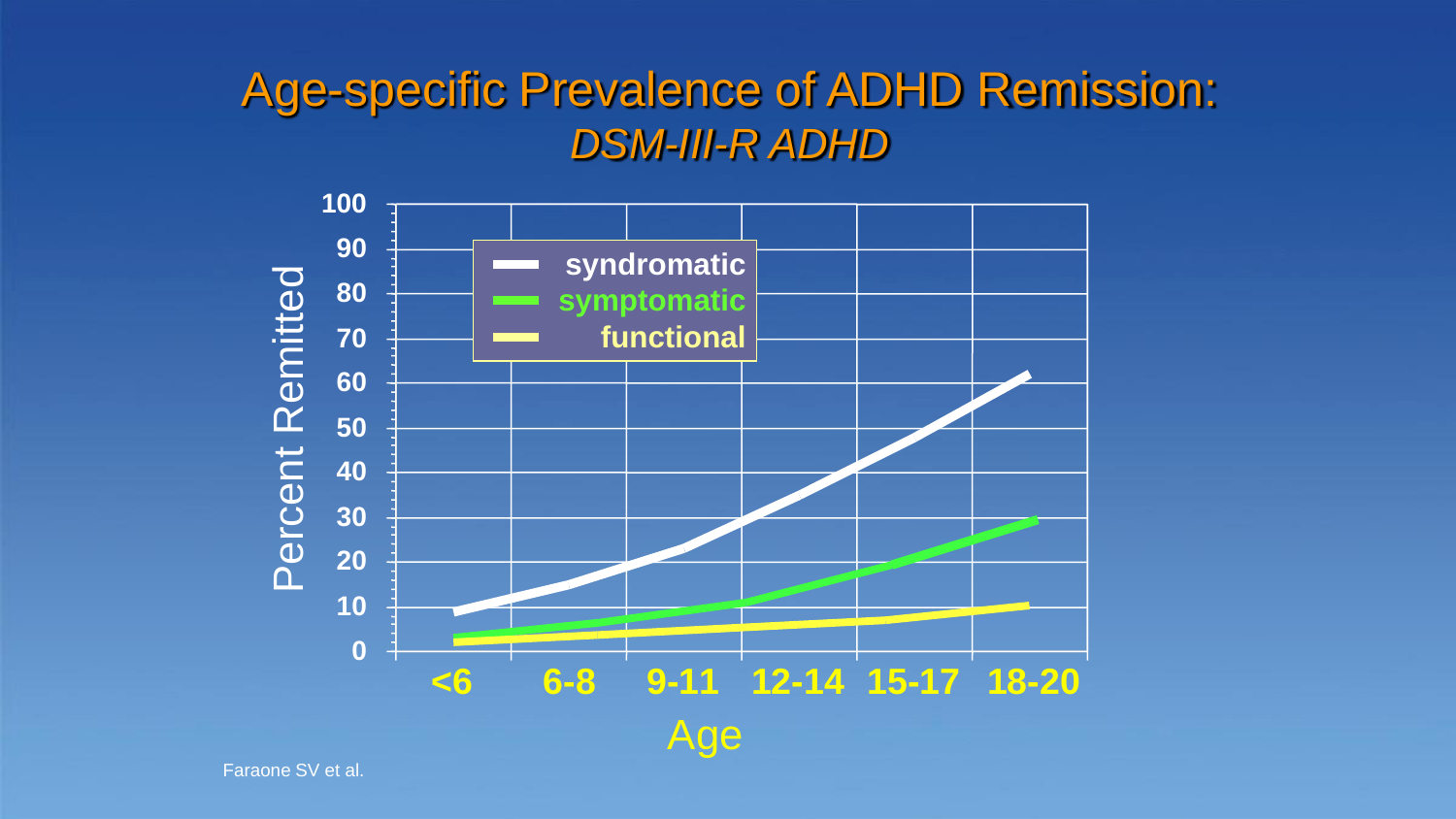### Functioning: Milwaukee FU



Barkley et al. *J Am Acad Child Adolesc Psychiatry.* 2006;45:192-202.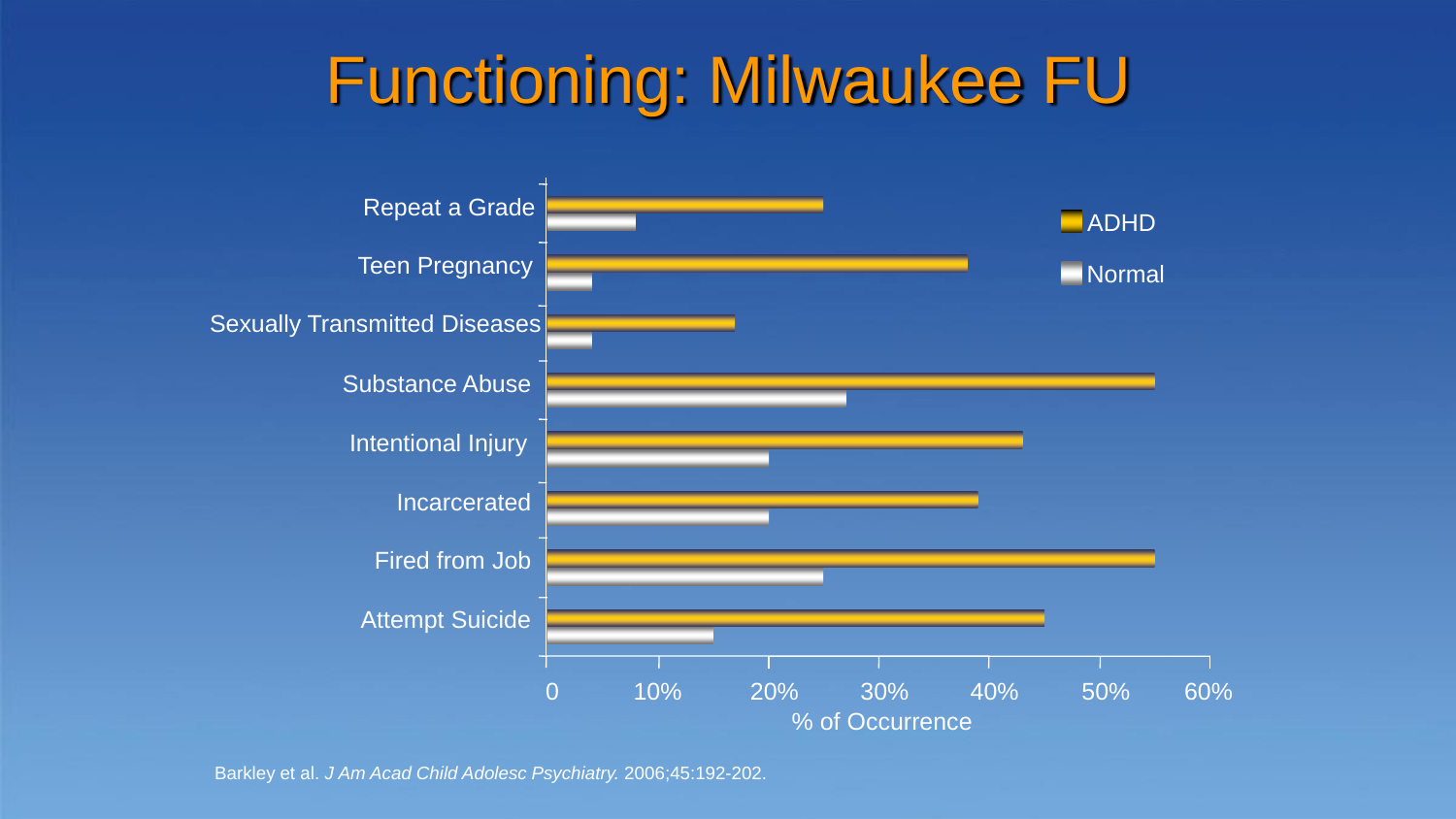

"*[if you have ADHD, you are in very](http://psychcentral.com/disorders/adhd/)  good company with this list of* 

*famous people…."*



affecting parents assessment ic disorder anosed and disorder: Inattent ications difficulty healthcar prefrontal cortex neur **Severity treatmen**